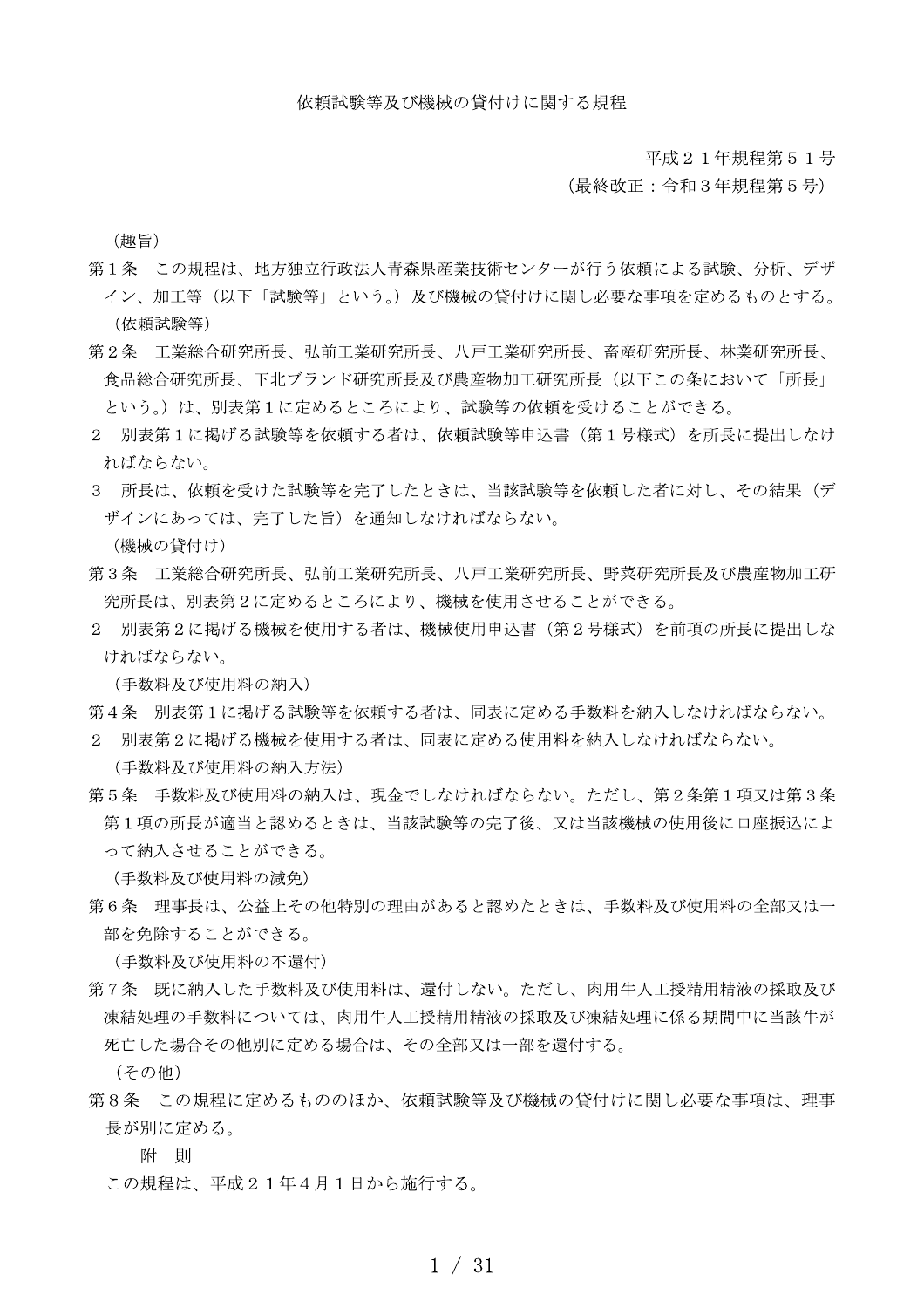附 則 (平成22年規程第5号) この規程は、平成22年4月1日から施行する。 附 則 (平成22年規程第32号) この規程は、平成22年10月5日から施行する。 附 則 (平成23年規程第6号) この規程は、平成23年4月1日から施行する。 附 則 (平成23年規程第7号) この規程は、平成23年4月1日から施行する。 附 則 (平成23年規程第24号) この規程は、平成23年12月1日から施行する。 附 則 (平成24年規程第14号) この規程は、平成24年7月1日から施行する。 附 則 (平成26年規程第12号) この規程は、平成26年4月1日から施行する。 附 則 (平成26年規程第18号) この規程は、平成26年6月10日から施行する。 附 則 (平成27年規程第25号) この規程は、平成27年4月1日から施行する。 附 則 (平成27年規程第30号) この規程は、平成27年4月16日から施行する。 附 則 (平成27年規程第37号) この規程は、平成27年11月9日から施行する。 附 則 (平成28年規程第6号) この規程は、平成28年4月1日から施行する。 附 則 (平成29年規程第5号) この規程は、平成29年1月10日から施行する。 附 則 (平成29年規程第10号) この規程は、平成29年4月1日から施行する。 附 則 (平成29年規程第26号) この規程は、平成29年11月16日から施行する。 附 則 (平成30年規程第11号) この規程は、平成30年4月1日から施行する。 附 則 (平成31年規程第6号) この規程は、平成31年3月1日から施行する。 附 則 (平成31年規程第13号) この規程は、平成31年4月1日から施行する。 附 則 (令和元年規程第14号) この規程は、令和元年7月1日から施行する。 附 則 (令和元年規程第23号) この規程は、令和元年10月1日から施行する。

 $2 / 31$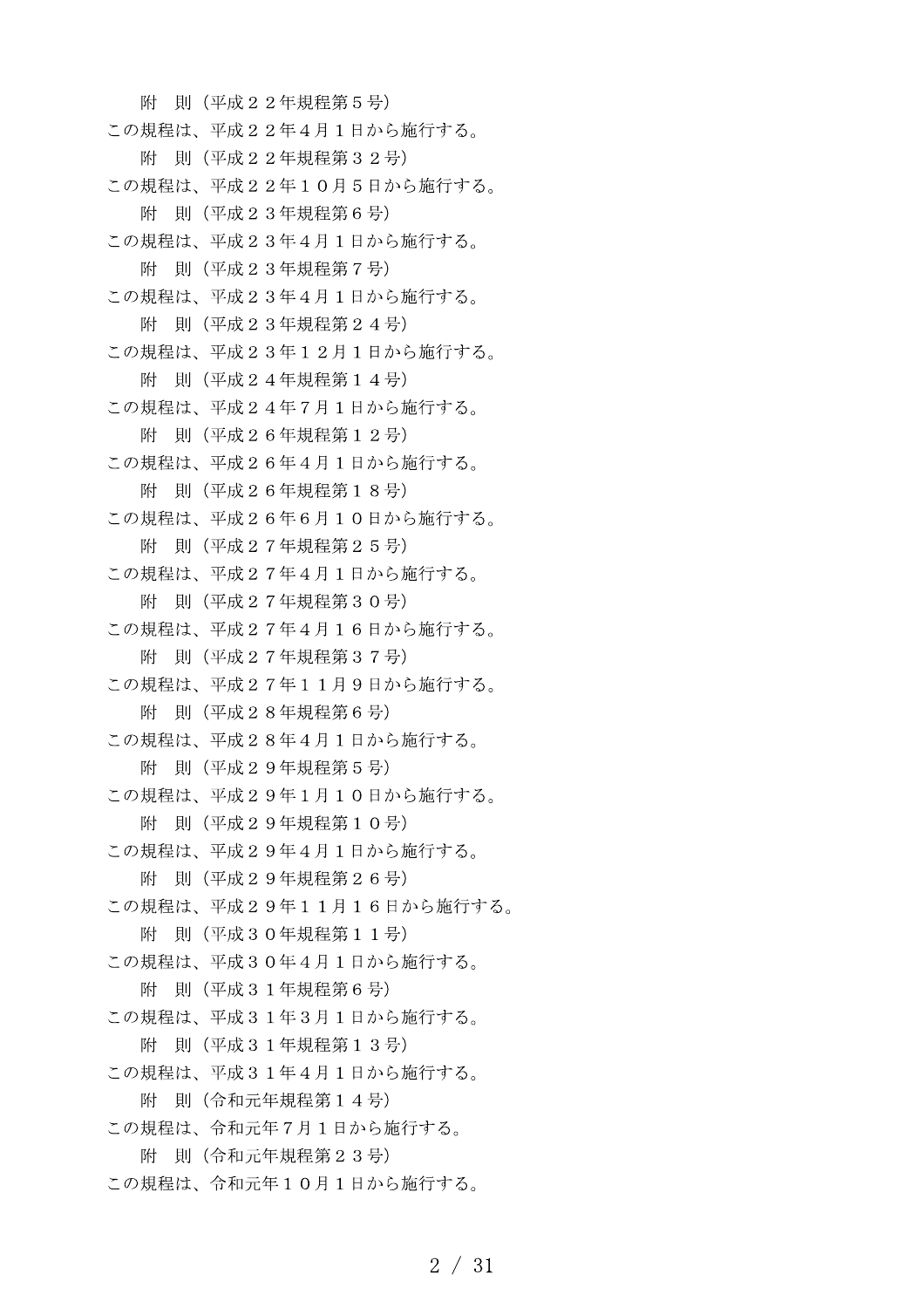附 則 (令和2年規程第2号)

- この規程は、令和2年4月1日から施行する。
	- 附 則 (令和3年規程第5号)

この規程は、令和3年4月1日から施行する。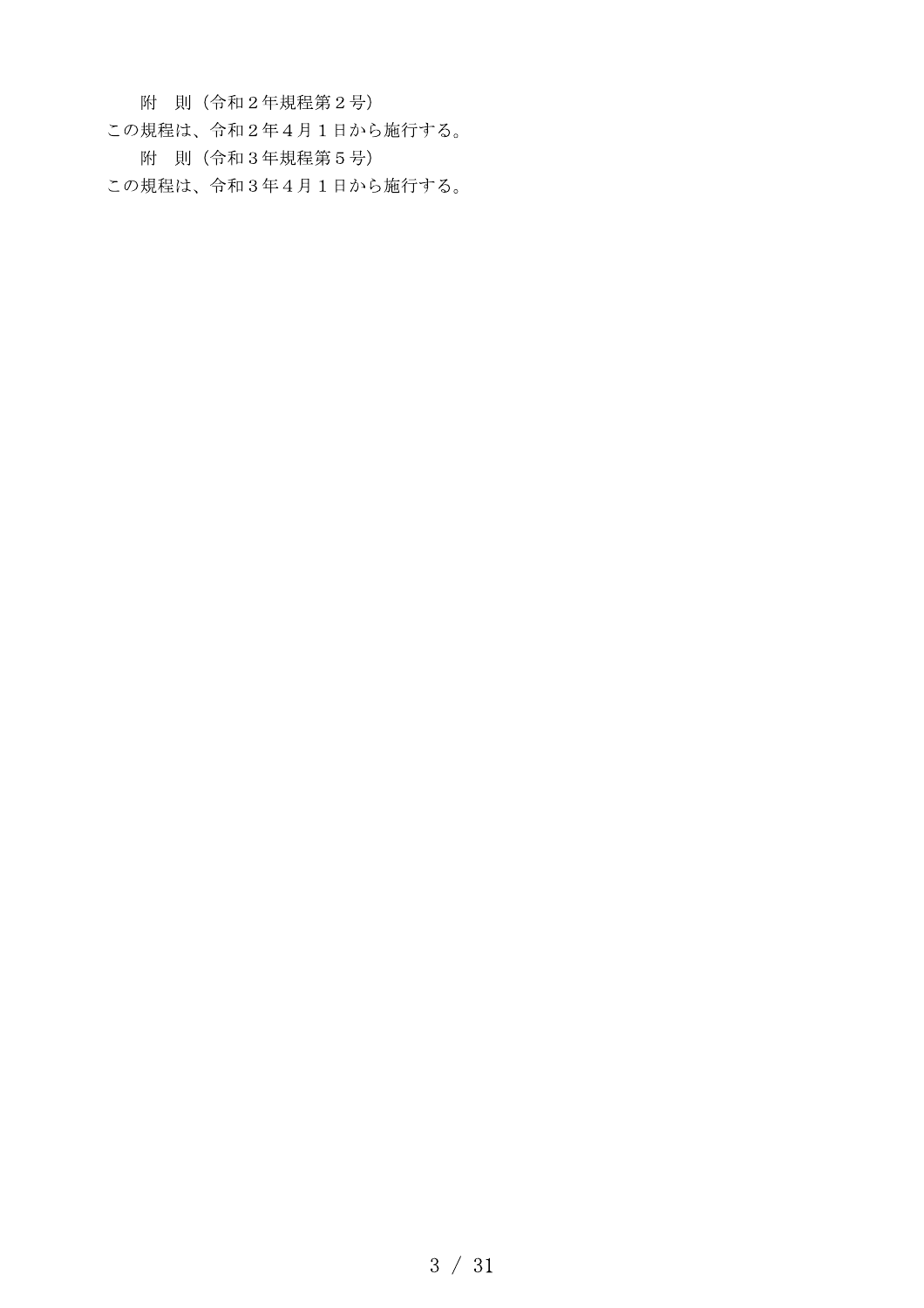別表第1 (第2条、第4条関係)

|    | 区<br>分      |                    |                                                                           | 額<br>金                       | 研究所名                                                   |
|----|-------------|--------------------|---------------------------------------------------------------------------|------------------------------|--------------------------------------------------------|
| 試験 | 飲食物試験  粘度測定 |                    |                                                                           | 1件につき<br>1,650 円             | 弘前工業研究所                                                |
|    |             | 比重測定               |                                                                           | 1件につき<br>320 円               | 弘前工業研究所、<br>農産物加工研究所                                   |
|    |             | 酸度測定               |                                                                           | 1件につき                        | 弘前工業研究所、<br>550 円 食品総合研究所、                             |
|    |             | 糖度測定               |                                                                           | 1件につき<br>320 円               | 弘前工業研究所、<br>農産物加工研究所                                   |
|    |             | 微生物試験(一般生菌数又は大腸菌群) |                                                                           | 1件につき1項目ごと<br>に              | 弘前工業研究所、<br>食品総合研究所、<br>下北ブランド研究所、<br>2,750 円 農産物加工研究所 |
|    | 材料試験        | 迅速熱伝導率測定計による試験     |                                                                           | 1件につき<br>1,900 円             | 弘前工業研究所                                                |
|    |             | 吸放湿試験              |                                                                           | 1件につき<br>20,250 円            |                                                        |
|    |             | 骨材試験               | 圧縮強度試験                                                                    | 1件につき<br>$2,050$ 円           |                                                        |
|    |             | 引張、曲げ及び圧縮の各試験      | 断面積が707平方 1試験1件につき<br>mm (直径30mm) 以下<br>のもの                               | 1,900 円                      | 八戸工業研究所                                                |
|    |             |                    | 断面積が707平方 1試験1件につき<br>mm (直径30mm)を超<br>えるもの                               | 2,900 円                      |                                                        |
|    |             |                    | 引張試験において、<br>降伏強度、伸び、絞<br>り、その他特別な試<br>験を行うもの (1試<br>験体1回につき本金<br>額を加算する) | 1試験1件につき<br>1,050円           |                                                        |
|    |             |                    | 曲げ試験において、1試験1件につき<br>溶接欠陥の有無を確<br>認するもの (1試験<br>体1回につき本金額<br>を加算する)       | 1,050円                       |                                                        |
|    |             | 硬度試験               | ブリネル硬度試験機 1件につき<br>による試験                                                  | 1,050円                       |                                                        |
|    |             |                    | ロックウェル硬度試 1件につき<br>験機による試験                                                | 1,050円<br>同一試料2件目以降1<br>件につき |                                                        |
|    |             |                    |                                                                           | 210 円                        |                                                        |
|    |             |                    | ビッカース硬度試験 1件につき<br>機による試験                                                 | 1,700円<br>同一試料2件目以降1         |                                                        |
|    |             |                    |                                                                           | 件につき<br>270 円                |                                                        |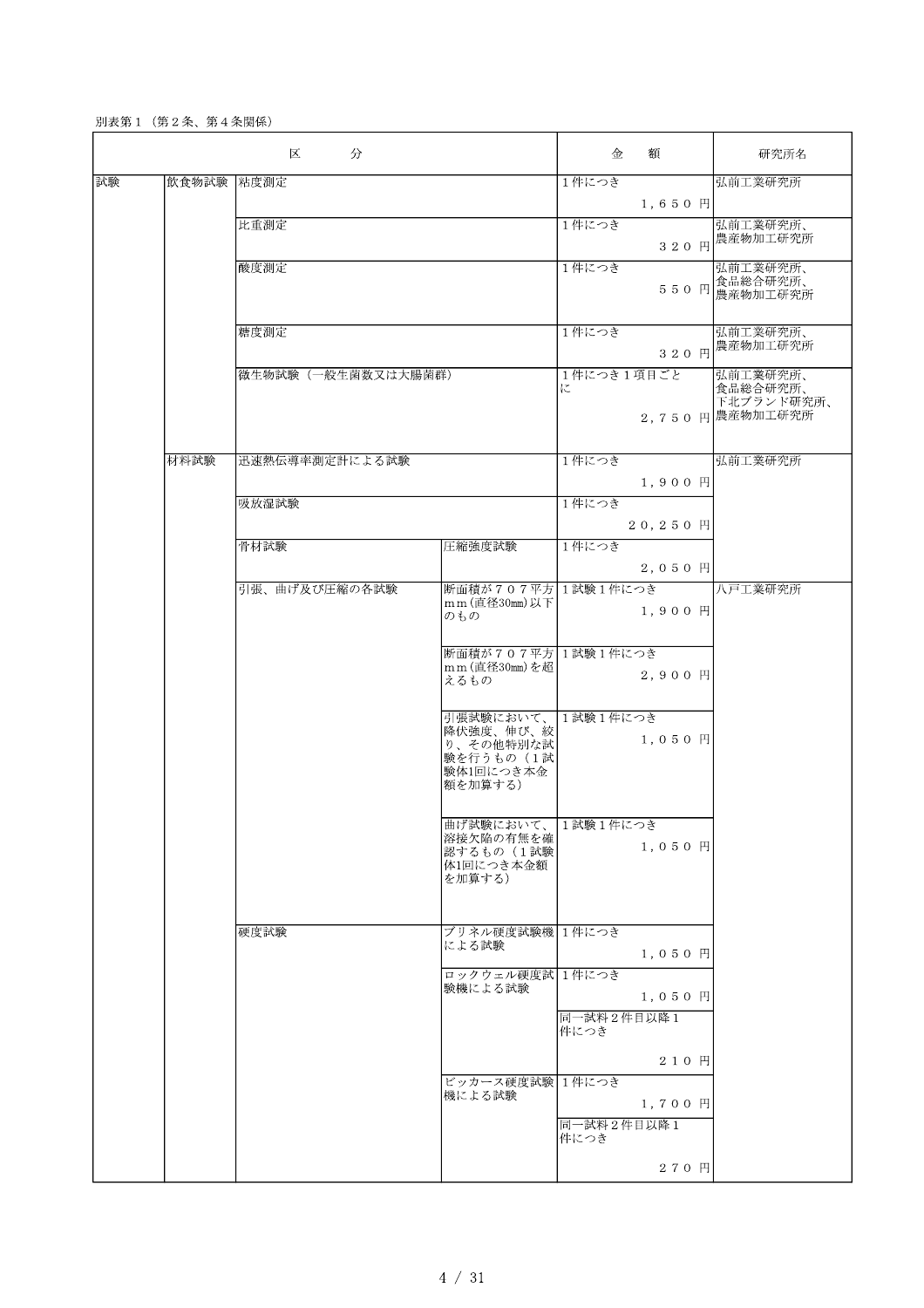| 分<br>区 |                          | 金                  | 額       | 研究所名 |
|--------|--------------------------|--------------------|---------|------|
| 精密測定試験 | 表面粗さ測定機によ 1件につき          |                    |         |      |
|        | る試験                      |                    | 1,400円  |      |
|        |                          |                    |         |      |
|        |                          | 同一試料2件目以降1         |         |      |
|        |                          | 件につき               |         |      |
|        |                          |                    | 620円    |      |
|        |                          |                    |         |      |
|        | 真円度測定機による 1件につき          |                    |         |      |
|        | 試験                       |                    | 1,250円  |      |
|        | 高精度三次元座標測 1件につき          |                    |         |      |
|        | 定機による試験                  |                    |         |      |
|        |                          |                    | 2,850円  |      |
|        | 寸法角度の測定                  | 同一試料2件目以降1         |         |      |
|        |                          | 件につき               |         |      |
|        |                          |                    |         |      |
|        |                          |                    | 920 円   |      |
|        | 幾何形状の測定                  | 同一試料2件目以降1         |         |      |
|        |                          | 件につき               |         |      |
|        |                          |                    |         |      |
|        |                          |                    | 1,350円  |      |
|        | 高精度三次元座標測 1件につき          |                    |         |      |
|        | 定機による試験(画                |                    | 5,750円  |      |
|        | 像解析を行う場合)<br>(1測定1解析につ   |                    |         |      |
|        | き本金額を加算す                 |                    |         |      |
|        | $\delta$ )               |                    |         |      |
|        |                          |                    |         |      |
|        | アーム型三次元測定1件につき           |                    |         |      |
|        | 機による試験                   |                    |         |      |
|        |                          |                    | 3,300円  |      |
|        | 寸法・角度の測定 同一試料2件目以降1      |                    |         |      |
|        |                          | 件につき               |         |      |
|        |                          |                    |         |      |
|        |                          |                    | 800円    |      |
|        | 幾何形状の測定                  | 同一試料2件目以降1         |         |      |
|        |                          | 件につき               |         |      |
|        |                          |                    | 1,300円  |      |
|        |                          |                    |         |      |
|        | アーム型三次元測定 1件につき          |                    |         |      |
|        | 機による試験(画像<br>解析を行う場合)    |                    | 6,200 円 |      |
|        | (1測定1回析につ                |                    |         |      |
|        | き本金額を加算す                 |                    |         |      |
|        | $\delta$ )               |                    |         |      |
|        |                          |                    |         |      |
|        | 精密万能試験機によ 1件につき          |                    |         |      |
|        | る試験(伸び・絞り                |                    | 3,150円  |      |
|        | 等を含むもの又は試                |                    |         |      |
|        | 験速度 1 mm/min以<br>下によるもの) |                    |         |      |
|        |                          |                    |         |      |
|        | 精密万能試験機によ 1件につき          |                    |         |      |
|        | る試験(伸び・絞り                |                    |         |      |
|        | 等を含まないもの)                |                    | 1,700円  |      |
|        |                          |                    |         |      |
|        | 輪郭形状測定機によ 1件につき          |                    |         |      |
|        | る試験                      |                    | 1,550円  |      |
|        |                          |                    |         |      |
|        |                          | 同一試料2件目以降1<br>件につき |         |      |
|        |                          |                    |         |      |
|        |                          |                    | 440 円   |      |
|        |                          |                    |         |      |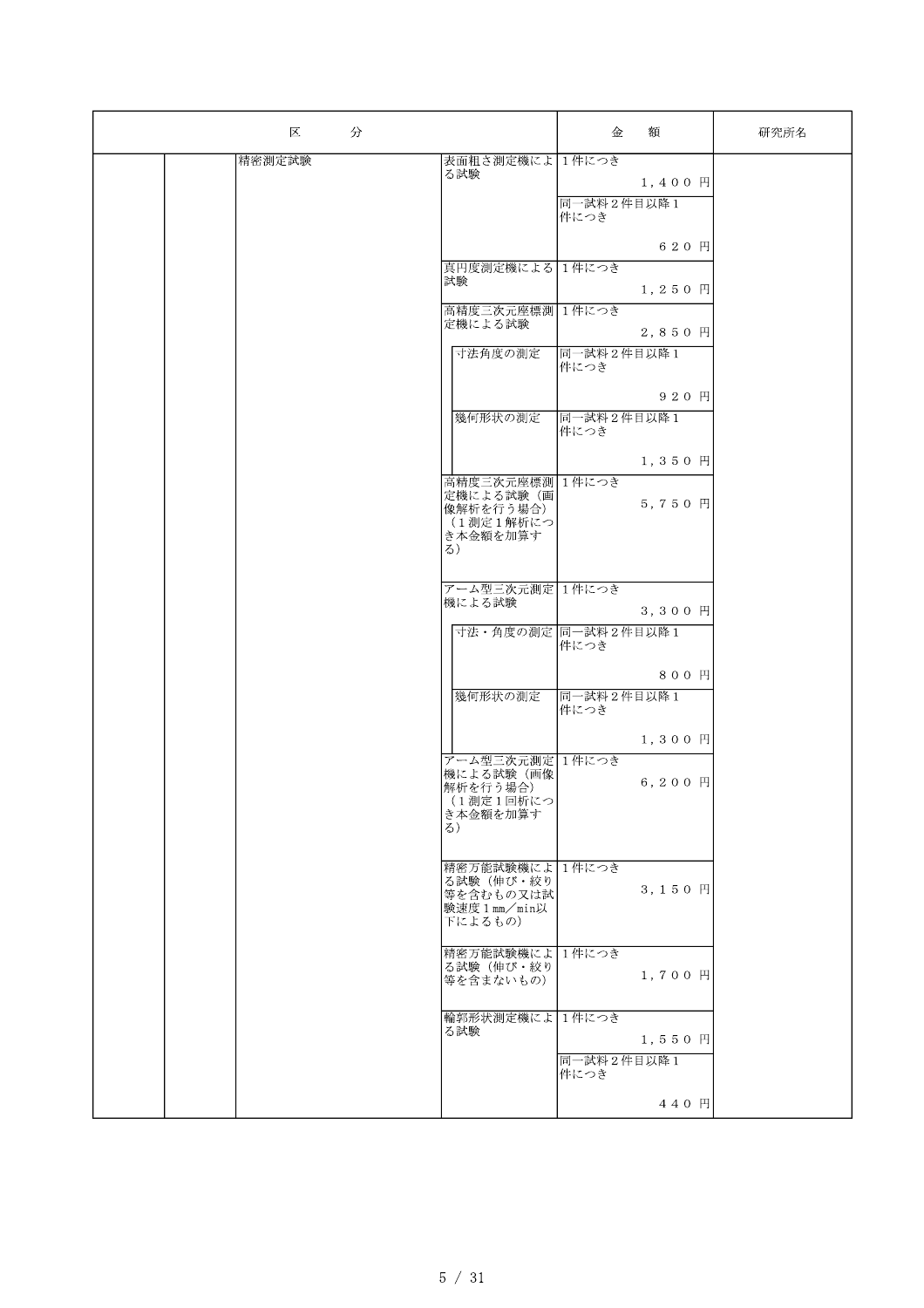|       | 区<br>分                                       |                             |                          | 額          | 研究所名                |
|-------|----------------------------------------------|-----------------------------|--------------------------|------------|---------------------|
|       | 摺動式磨耗試験                                      |                             | 1試料1条件磨耗回数<br>400回までにつき  |            |                     |
|       |                                              |                             |                          | $3,000$ 円  |                     |
|       |                                              |                             | 磨耗回数400回を超               |            |                     |
|       |                                              |                             | える場合、401回目<br>以降400回までごと |            |                     |
|       |                                              |                             | の加算額                     |            |                     |
|       | 砂試験                                          | 粒度試験                        | 1件につき                    | 1,150円     |                     |
|       |                                              |                             |                          | 3,150 円    |                     |
|       |                                              | 比重試験                        | 1件につき                    |            |                     |
|       |                                              |                             |                          | 3,350 円    |                     |
|       | 木材試験                                         | 木材材料試験<br>木材強度試験 (曲 1件につき   |                          |            | 林業研究所               |
|       |                                              | げ・圧縮等の加力<br>試験)             |                          | 4,850 円    |                     |
|       |                                              |                             |                          |            |                     |
|       |                                              | 木材強度試験 (縦 1件につき<br>振動ヤング係数の |                          |            |                     |
|       |                                              | 測定)                         |                          | 960円       |                     |
|       |                                              | 含水率試験                       | 1件につき                    |            |                     |
|       |                                              |                             |                          | 1,950円     |                     |
| 非破壊試験 | マイクロフォーカスエックス線CT 測定時間30分間を1件につき<br>システムによる観察 | 超えるもの                       |                          |            | 八戸工業研究所             |
|       |                                              | 測定時間10分間を                   | 1件につき                    | 11,250 円   |                     |
|       |                                              | 超え30分間未満の<br>もの             |                          | 6,850 円    |                     |
|       |                                              |                             |                          |            |                     |
|       |                                              | 測定時間10分間以 1件につき<br>下のもの     |                          |            |                     |
|       | 三次元画像解析システムによる解析                             |                             | 1件につき                    | 2,250円     |                     |
|       |                                              |                             |                          | 8,150 円    |                     |
|       | 三次元画像解析システムによる解析(ボリュームレンダ<br>リング (VR) のみ)    |                             | 1件につき                    |            |                     |
|       |                                              |                             |                          | 1,100 円    |                     |
| 顕微鏡観察 | 走査型電子顕微鏡による観察                                |                             | 1件につき写真撮影5<br>枚まで        |            | 工業総合研究所、<br>八戸工業研究所 |
|       |                                              |                             |                          | 14,150 円   |                     |
|       |                                              |                             | 写真枚数5枚を超える<br>場合、1枚につきの加 |            |                     |
|       |                                              |                             | 算額                       |            |                     |
|       | レーザー顕微鏡による観察                                 |                             | 1件につき                    | 2,350 円    | 工業総合研究所             |
|       |                                              |                             |                          | $6, 600$ F |                     |
|       | 顕微鏡による観察                                     | 観察のみ                        | 1件につき                    |            | 八戸工業研究所             |
|       |                                              | 計測を行うもの                     |                          | 1,500 円    |                     |
|       |                                              |                             | 1件につき                    | 3,050 円    |                     |
|       |                                              | マクロ試験を行うも                   | 1件につき                    |            |                     |
|       |                                              | $\mathcal{D}$               |                          | 4,450円     |                     |
|       | 白色光共焦点顕微鏡による観察                               | 観察のみ                        | 1件につき                    |            |                     |
|       |                                              | 計測を行うもの                     | 1件につき                    | 1,500 円    |                     |
|       |                                              |                             |                          | 3,050 円    |                     |
|       |                                              |                             |                          |            |                     |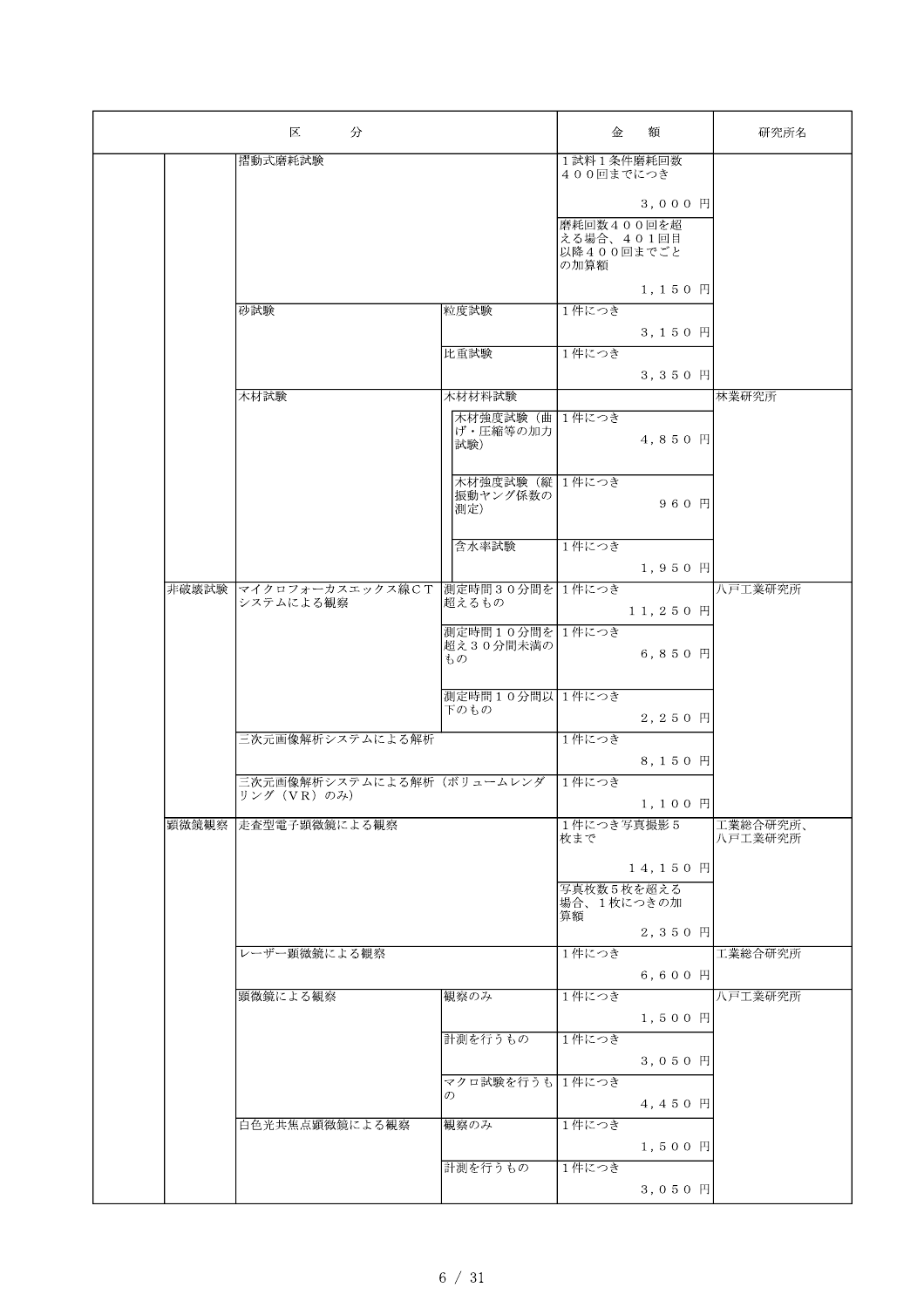| 区<br>分 |                |                          |                            | 金                    | 額                 | 研究所名                   |
|--------|----------------|--------------------------|----------------------------|----------------------|-------------------|------------------------|
|        |                | 写真                       | 顕微鏡観察において1件につき<br>写真が必要な場合 |                      |                   |                        |
|        |                |                          |                            |                      | 210円              |                        |
|        |                |                          |                            |                      | に写真の枚数を乗じた額       |                        |
|        |                | 試験片調整 (切断、埋込、研削、研磨等)     |                            | 1件につき                |                   |                        |
|        |                |                          |                            |                      | 5,100円            |                        |
|        | その他の試験         |                          |                            | 1件につき                |                   | 工業総合研究所、               |
|        |                |                          |                            |                      |                   | 20,250 円 弘前工業研究所、      |
|        |                |                          |                            | を超えない範囲内で所           |                   | 林業研究所、<br>農産物加工研究所     |
|        |                |                          |                            | 長がその都度定める額           |                   |                        |
| 分析等    | 化学分析           | 排水等の分析                   |                            |                      | 1件につき1成分ごとに       | 弘前工業研究所                |
|        |                |                          |                            |                      | 2,000 円           |                        |
|        |                | 金属材料及び鉱石類の分析             |                            |                      | 1件につき1成分ごとに       | 弘前工業研究所、<br>八戸工業研究所    |
|        |                |                          |                            |                      | 6,100円            |                        |
|        |                |                          |                            |                      | 2成分以降1成分ごとに       |                        |
|        |                |                          |                            |                      | $3, 100$ 円        |                        |
|        |                | 重油等の分析                   |                            | 1件につき1成分又は<br>1項目ごとに |                   | 弘前工業研究所                |
|        |                |                          |                            |                      |                   |                        |
|        |                |                          |                            |                      | 1,900円            |                        |
|        |                | 遊離アルカリ分析                 |                            | 1件につき                |                   |                        |
|        |                |                          |                            |                      | 4,750 円           |                        |
|        | 機器分析·<br>測定    | 差動型高温示差熱天秤装置による測定        |                            | 1件につき                |                   | 工業総合研究所                |
|        |                |                          |                            |                      | 8,600円            |                        |
|        |                | 全自動多目的エックス線回折装置による分析     |                            | 1件につき                |                   |                        |
|        |                | 全自動元素分析装置による分析           | 炭素、水素、窒素、                  | 1件につき                | 11,800円           |                        |
|        |                |                          | 硫黄の分析                      |                      | 14,850円           |                        |
|        |                |                          | 酸素の分析                      | 1件につき                |                   |                        |
|        |                |                          |                            |                      | 12,600 円          |                        |
|        |                | エネルギー分散型エックス線分析装置による分析(定 |                            | 1件につき1か所の測           |                   | 工業総合研究所、               |
|        |                | 性)                       |                            | 定まで                  |                   | 八戸工業研究所                |
|        |                |                          |                            |                      | 17,150 円          |                        |
|        |                |                          |                            | 1か所を超える測定の           |                   |                        |
|        |                |                          |                            | 場合、1か所につきの<br>加算額    |                   |                        |
|        |                |                          |                            |                      |                   |                        |
|        |                |                          |                            |                      | 5,900円            |                        |
|        |                | 蛍光エックス線分析装置による分析(定性)     |                            | 1件につき                |                   |                        |
|        |                |                          |                            |                      | $6,950 \;{\rm H}$ |                        |
|        |                | 顕微鏡型蛍光エックス線分析装置による分析     |                            | 1件につき                |                   | 工業総合研究所                |
|        |                |                          |                            |                      | 7,650円            |                        |
|        |                | エックス線分析顕微鏡による分析          | 定性分析                       | 1件につき                |                   | 八戸工業研究所                |
|        |                |                          |                            |                      | 3,000円            |                        |
|        |                |                          | マッピング分析                    | 1件につき                |                   |                        |
|        |                |                          |                            |                      | 8,900円            |                        |
|        |                | 水素イオン濃度測定                |                            | 1件につき                |                   | 弘前工業研究所、<br>食品総合研究所、   |
|        |                |                          |                            |                      | 1,900円            | 下北ブランド研究所、<br>農産物加工研究所 |
|        | ICP発光分析装置による分析 |                          | 1件につき1成分まで                 |                      | 弘前工業研究所、          |                        |
|        |                |                          |                            |                      | 6,900円            | 八戸工業研究所                |
|        |                |                          |                            |                      | 2成分以降1成分ごとに       |                        |
|        |                |                          |                            |                      | 3,550円            |                        |
|        |                |                          |                            |                      |                   |                        |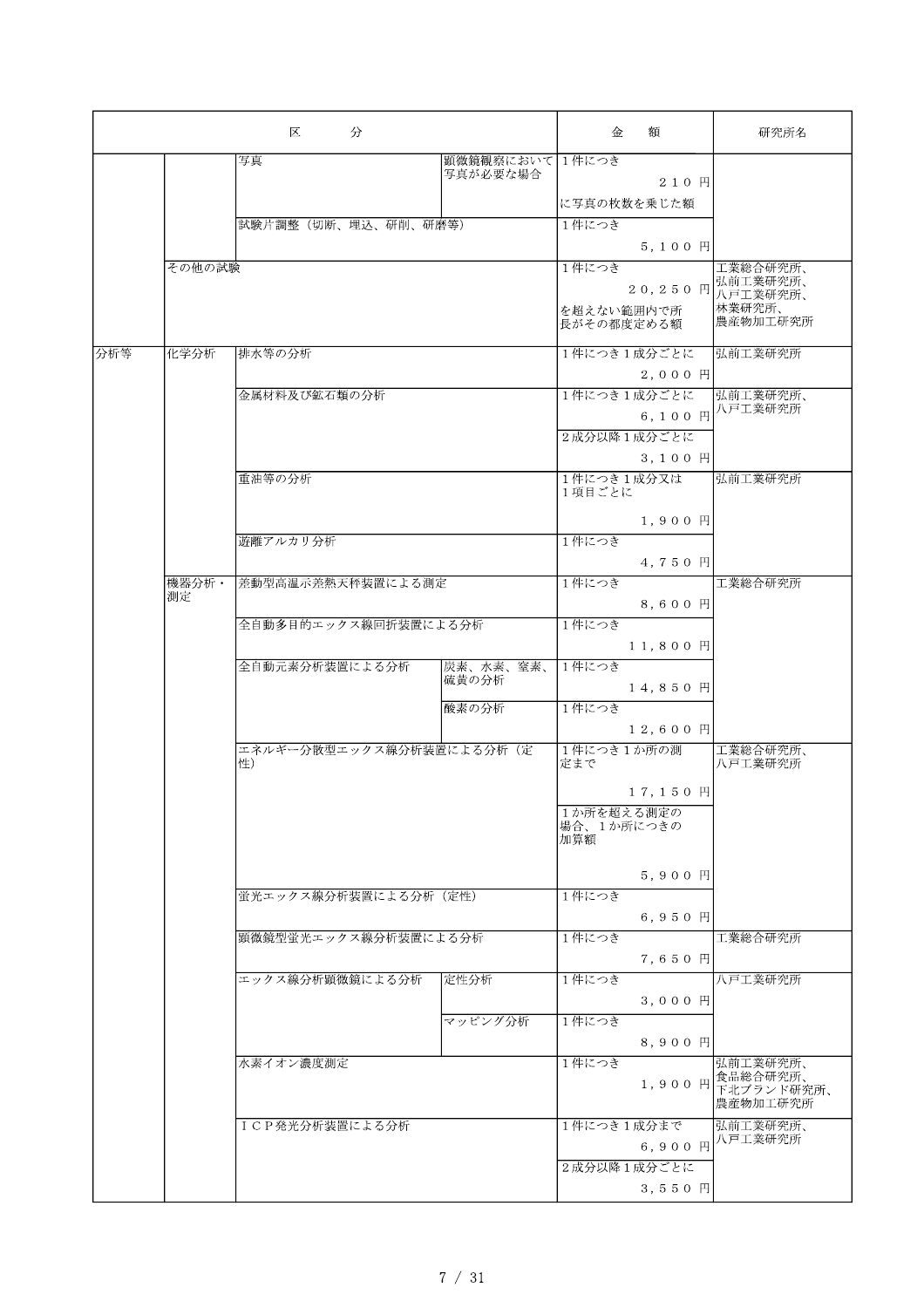|            | 区<br>分                |                           | 金          | 額           | 研究所名    |
|------------|-----------------------|---------------------------|------------|-------------|---------|
|            | ICP質量分析装置による分析        |                           | 1件につき1成分まで |             | 弘前工業研究所 |
|            |                       |                           |            | 11,400 円    |         |
|            |                       |                           |            | 2成分以降1成分ごとに |         |
|            |                       |                           |            | 8,050円      |         |
|            | 発熱量測定                 | 水分調整を行わない 1件につき           |            |             |         |
|            |                       | もの                        |            | 3,550円      |         |
|            |                       | 水分調整を行うもの 1件につき           |            |             |         |
|            |                       |                           |            | 5,850 円     |         |
|            | 電子比重測定装置による試験         |                           | 1件につき      |             | 八戸工業研究所 |
|            |                       |                           |            | 2,050 円     |         |
|            | バイオマス材料分析             | 顕微フーリエ変換赤 1件につき           |            |             | 工業総合研究所 |
|            |                       | 外分光光度計による<br>分析           |            | 4,900 円     |         |
|            |                       |                           |            |             |         |
|            |                       | 熱重量測定装置-                  | 1件につき      |             |         |
|            |                       | フーリエ変換赤外分<br>光光度計 (TG-IR) |            | 9,550円      |         |
|            |                       | システムによる分析                 |            |             |         |
|            | 自動比表面積/細孔分布測定装置による測定  |                           | 1件につき      |             |         |
|            |                       |                           |            | 7,300 円     |         |
|            | レーザー回折式粒子径分布測定装置による測定 |                           | 1件につき      |             |         |
|            |                       |                           |            | 5,150 円     |         |
| 飲食物分析 無機分析 |                       |                           |            | 1件につき1成分ごとに | 弘前工業研究所 |
|            |                       |                           |            | 2,700円      |         |
|            | 水分                    |                           | 1件につき      |             |         |
|            |                       |                           |            |             |         |
|            | 灰分                    |                           | 1件につき      | 2,100円      |         |
|            |                       |                           |            |             |         |
|            |                       |                           |            | 2,150円      |         |
|            | 食塩                    |                           | 1件につき      |             |         |
|            |                       |                           |            | 3,700円      |         |
|            | たんぱく質                 |                           | 1件につき      |             |         |
|            |                       |                           |            | 5,250 円     |         |
|            | 脂質                    |                           | 1件につき      |             |         |
|            |                       |                           |            | 4,600円      |         |
|            | 粗繊維                   |                           | 1件につき      |             |         |
|            |                       |                           |            | 4,900円      |         |
|            | 総ポリフェノール              |                           | 1件につき      |             |         |
|            |                       |                           |            | 3,500円      |         |
|            | 全ペクチン                 |                           | 1件につき      |             |         |
|            |                       |                           |            | 3,300円      |         |
|            | 水溶性ペクチン               |                           | 1件につき      |             |         |
|            |                       |                           |            | 4,900円      |         |
|            | 全糖                    |                           | 1件につき      |             |         |
|            |                       |                           |            | 4,550円      |         |
|            | 直接還元糖                 |                           | 1件につき      |             |         |
|            |                       |                           |            | 4,300円      |         |
|            | 還元型ビタミンC              |                           | 1件につき      |             |         |
|            |                       |                           |            | 4,050円      |         |
|            | アルコール分                |                           | 1件につき      |             |         |
|            |                       |                           |            | 1,200円      |         |
|            | エキス分                  |                           | 1件につき      |             |         |
|            |                       |                           |            | $1, 200$ 円  |         |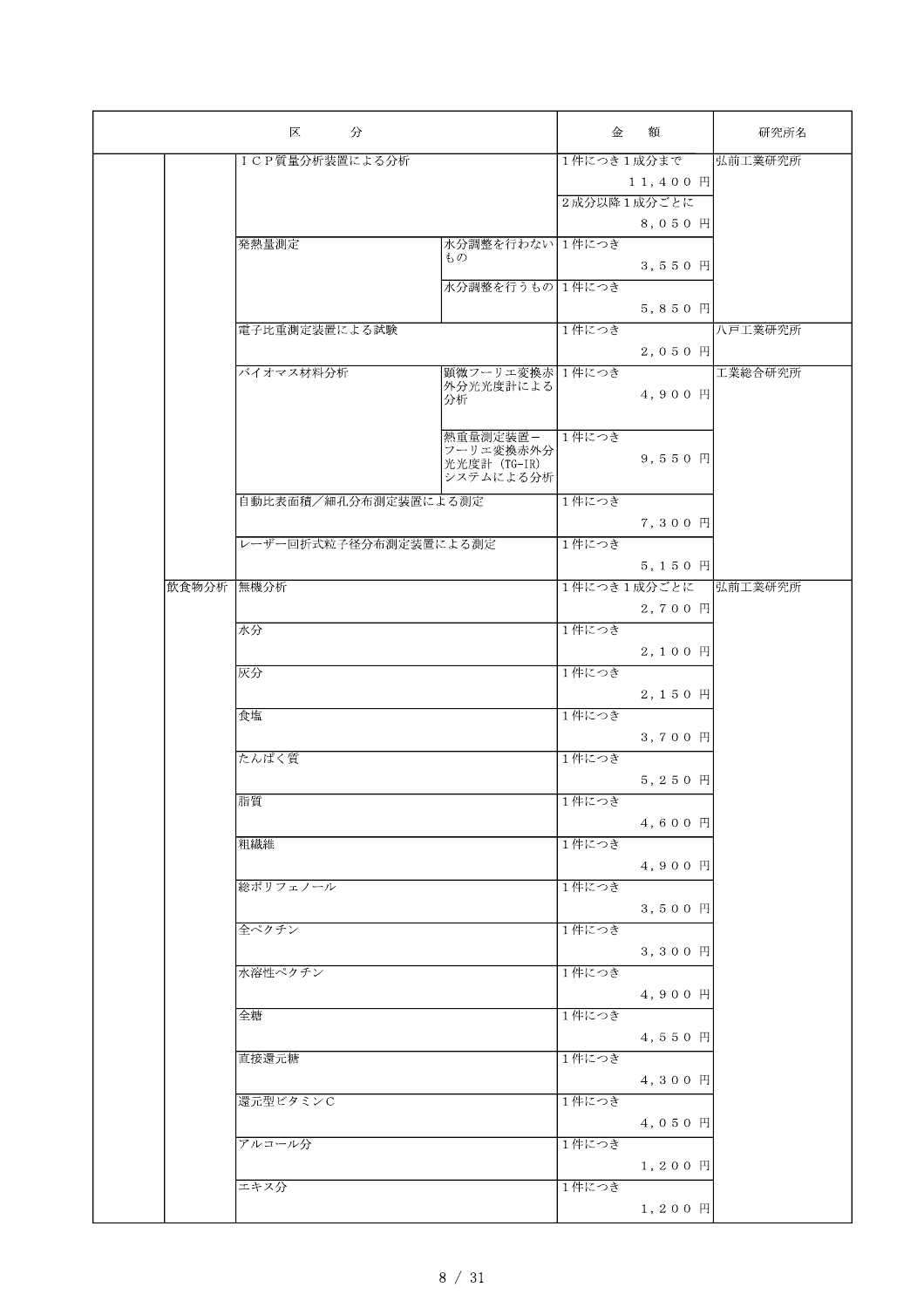| 区<br>分                                          | 額<br>金      | 研究所名                  |
|-------------------------------------------------|-------------|-----------------------|
| 香気成分一斉分析                                        | 1件につき       |                       |
|                                                 | 6,550円      |                       |
| アントシアニン分析 (デルフィニジン-3-ルチノシド、                     | 1件につき1成分まで  |                       |
| デルフィジン-3-グルコシド、シアニジン-3-ルチノシ<br>ド、シアニジン-3-グルコシド) | 6,800円      |                       |
|                                                 | 2成分以降1成分ごとに |                       |
|                                                 | 1,450円      |                       |
| 栄養成分6項目(水分、灰分、たんぱく質、脂質、炭水                       | 1件につき       |                       |
| 化物、エネルギー)                                       | 15,300 円    |                       |
| 水分測定                                            | 1件につき       | 食品総合研究所、              |
|                                                 | 2,750 円     | 下北ブランド研究所             |
|                                                 |             |                       |
| 脂質分析                                            | 1件につき       |                       |
|                                                 | 2,750 円     |                       |
| たんぱく質分析                                         | 1件につき       |                       |
|                                                 | 2,750円      |                       |
| 灰分分析                                            | 1件につき       |                       |
|                                                 | 2,750 円     |                       |
| 水分活性測定                                          | 1件につき       | 食品総合研究所、              |
|                                                 |             | 2,750 円 下北ブランド研究所、    |
|                                                 |             |                       |
| 顕微鏡による異物画像撮影                                    | 1件につき       | 食品総合研究所、              |
|                                                 | 2,700 円     | 下北ブランド研究所             |
| K值測定                                            | 1件につき       |                       |
|                                                 | 11,500 円    |                       |
| 遊離アミノ酸分析                                        | 1件につき       | 弘前工業研究所、              |
|                                                 | 52,900 円    | 食品総合研究所、              |
|                                                 | 2件目以降1件ごとに  | 下北ブランド研究所             |
|                                                 | 19,800 円    |                       |
| 無機成分                                            | 1件につき       | 食品総合研究所               |
|                                                 | 4,800円      |                       |
|                                                 | 2件目以降1件ごとに  |                       |
|                                                 |             |                       |
|                                                 | 4,250 円     |                       |
| 塩分                                              | 1件につき       | 食品総合研究所、<br>下北ブランド研究所 |
|                                                 | 3,250 円     |                       |
|                                                 | 2件目以降1件ごとに  |                       |
|                                                 | 1,100円      |                       |
| S-アリルシステイン                                      | 1件につき       | 農産物加工研究所              |
|                                                 | 18,800 円    |                       |
|                                                 | 2件目以降1件ごとに  |                       |
|                                                 | 12,800 円    |                       |
| シクロアリイン                                         | 1件につき       |                       |
|                                                 | 18,900円     |                       |
|                                                 | 2件目以降1件ごとに  |                       |
|                                                 | 12,800 円    |                       |
| 有機酸                                             | 1件につき       |                       |
|                                                 | 15,000円     |                       |
|                                                 | 2件目以降1件ごとに  |                       |
|                                                 | 10,700 円    |                       |
| γーアミノ酪酸                                         | 1件につき       |                       |
|                                                 | 20,800 円    |                       |
|                                                 | 2件目以降1件ごとに  |                       |
|                                                 | 11,900 円    |                       |
|                                                 |             |                       |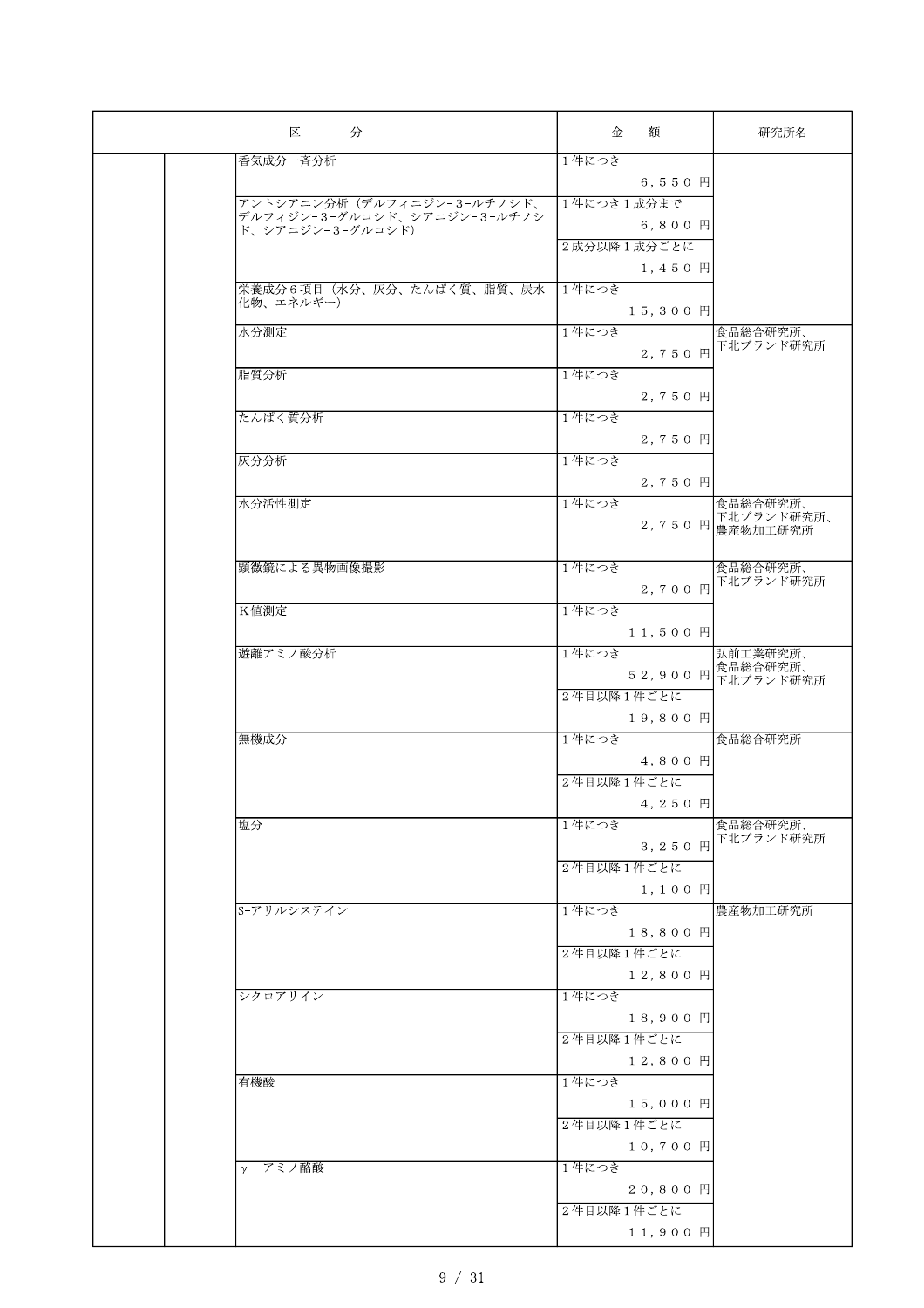| 肉類及び肉加工品の分析等<br>1件につき<br>畜産関連分<br>粗脂肪分析<br>畜産研究所<br>析<br>3,150円<br>粗たんぱく質分析<br>1件につき<br>2.500 円<br>粗灰分分析<br>1件につき<br>2,200円<br>無機成分分析<br>1件につき1成分ごとに<br>2,150円<br>水分測定<br>1件につき<br>1,050円<br>粗脂肪分析<br>飼料の分析等<br>1件につき<br>4,400円<br>粗たんぱく質分析<br>1件につき<br>$3,400$ H<br>1件につき<br>粗灰分分析<br>2,900 円<br>1件につき1成分ごとに<br>繊維成分分析<br>(粗繊維、NDF、ADF)<br>5,600円<br>1件につき<br>水分測定<br>1,750円<br>粗脂肪、粗たんぱく 1件につき<br>質、粗灰分及び粗繊<br>11,300円<br>維の分析並びに水分<br>及び可溶性無窒素物<br>の測定<br>無機成分分析<br>1件につき1成分ごとに<br>(P, K, Ca, Mg)<br>2,350円<br>サイレージの水素イ<br>1件につき<br>オン濃度測定<br>750円<br>飼料栽培地の土壌の分析等<br>無機成分分析<br>1件につき1成分ごとに<br>(P, K, Ca, Mg)<br>2,350円<br>全窒素分析<br> 1件につき<br>2,300円<br>水素イオン濃度測定 1件につき<br>740円<br>りん酸吸収係数又は1件につき1項目ごとに<br>炭酸カルシウム所要<br>1,150円<br>量の測定<br>その他の分析<br>1件につき<br>工業総合研究所、<br>弘前工業研究所、<br>52,950 円<br>八戸工業研究所、<br>食品総合研究所、<br>を超えない範囲内で所<br>下北ブランド研究所、<br>長がその都度定める額<br>農産物加工研究所<br>レイアウトデザイン案(初案2案、直し1案、データ清書1案)<br>1件につき<br>弘前工業研究所<br>31,950円<br>グラフィック/製品デザイン案 (初案2案、直し1案)<br>1件につき<br>41,500円 | 区<br>分 |  |  | 金 | 額 | 研究所名 |
|---------------------------------------------------------------------------------------------------------------------------------------------------------------------------------------------------------------------------------------------------------------------------------------------------------------------------------------------------------------------------------------------------------------------------------------------------------------------------------------------------------------------------------------------------------------------------------------------------------------------------------------------------------------------------------------------------------------------------------------------------------------------------------------------------------------------------------------------------------------------------------------------------------------------------------------------------------------------------------------------------|--------|--|--|---|---|------|
|                                                                                                                                                                                                                                                                                                                                                                                                                                                                                                                                                                                                                                                                                                                                                                                                                                                                                                                                                                                                   |        |  |  |   |   |      |
|                                                                                                                                                                                                                                                                                                                                                                                                                                                                                                                                                                                                                                                                                                                                                                                                                                                                                                                                                                                                   |        |  |  |   |   |      |
|                                                                                                                                                                                                                                                                                                                                                                                                                                                                                                                                                                                                                                                                                                                                                                                                                                                                                                                                                                                                   |        |  |  |   |   |      |
|                                                                                                                                                                                                                                                                                                                                                                                                                                                                                                                                                                                                                                                                                                                                                                                                                                                                                                                                                                                                   |        |  |  |   |   |      |
|                                                                                                                                                                                                                                                                                                                                                                                                                                                                                                                                                                                                                                                                                                                                                                                                                                                                                                                                                                                                   |        |  |  |   |   |      |
|                                                                                                                                                                                                                                                                                                                                                                                                                                                                                                                                                                                                                                                                                                                                                                                                                                                                                                                                                                                                   |        |  |  |   |   |      |
|                                                                                                                                                                                                                                                                                                                                                                                                                                                                                                                                                                                                                                                                                                                                                                                                                                                                                                                                                                                                   |        |  |  |   |   |      |
|                                                                                                                                                                                                                                                                                                                                                                                                                                                                                                                                                                                                                                                                                                                                                                                                                                                                                                                                                                                                   |        |  |  |   |   |      |
|                                                                                                                                                                                                                                                                                                                                                                                                                                                                                                                                                                                                                                                                                                                                                                                                                                                                                                                                                                                                   |        |  |  |   |   |      |
|                                                                                                                                                                                                                                                                                                                                                                                                                                                                                                                                                                                                                                                                                                                                                                                                                                                                                                                                                                                                   |        |  |  |   |   |      |
|                                                                                                                                                                                                                                                                                                                                                                                                                                                                                                                                                                                                                                                                                                                                                                                                                                                                                                                                                                                                   |        |  |  |   |   |      |
|                                                                                                                                                                                                                                                                                                                                                                                                                                                                                                                                                                                                                                                                                                                                                                                                                                                                                                                                                                                                   |        |  |  |   |   |      |
|                                                                                                                                                                                                                                                                                                                                                                                                                                                                                                                                                                                                                                                                                                                                                                                                                                                                                                                                                                                                   |        |  |  |   |   |      |
|                                                                                                                                                                                                                                                                                                                                                                                                                                                                                                                                                                                                                                                                                                                                                                                                                                                                                                                                                                                                   |        |  |  |   |   |      |
|                                                                                                                                                                                                                                                                                                                                                                                                                                                                                                                                                                                                                                                                                                                                                                                                                                                                                                                                                                                                   |        |  |  |   |   |      |
|                                                                                                                                                                                                                                                                                                                                                                                                                                                                                                                                                                                                                                                                                                                                                                                                                                                                                                                                                                                                   |        |  |  |   |   |      |
|                                                                                                                                                                                                                                                                                                                                                                                                                                                                                                                                                                                                                                                                                                                                                                                                                                                                                                                                                                                                   |        |  |  |   |   |      |
|                                                                                                                                                                                                                                                                                                                                                                                                                                                                                                                                                                                                                                                                                                                                                                                                                                                                                                                                                                                                   |        |  |  |   |   |      |
|                                                                                                                                                                                                                                                                                                                                                                                                                                                                                                                                                                                                                                                                                                                                                                                                                                                                                                                                                                                                   |        |  |  |   |   |      |
|                                                                                                                                                                                                                                                                                                                                                                                                                                                                                                                                                                                                                                                                                                                                                                                                                                                                                                                                                                                                   |        |  |  |   |   |      |
|                                                                                                                                                                                                                                                                                                                                                                                                                                                                                                                                                                                                                                                                                                                                                                                                                                                                                                                                                                                                   |        |  |  |   |   |      |
|                                                                                                                                                                                                                                                                                                                                                                                                                                                                                                                                                                                                                                                                                                                                                                                                                                                                                                                                                                                                   |        |  |  |   |   |      |
|                                                                                                                                                                                                                                                                                                                                                                                                                                                                                                                                                                                                                                                                                                                                                                                                                                                                                                                                                                                                   |        |  |  |   |   |      |
|                                                                                                                                                                                                                                                                                                                                                                                                                                                                                                                                                                                                                                                                                                                                                                                                                                                                                                                                                                                                   |        |  |  |   |   |      |
|                                                                                                                                                                                                                                                                                                                                                                                                                                                                                                                                                                                                                                                                                                                                                                                                                                                                                                                                                                                                   |        |  |  |   |   |      |
|                                                                                                                                                                                                                                                                                                                                                                                                                                                                                                                                                                                                                                                                                                                                                                                                                                                                                                                                                                                                   |        |  |  |   |   |      |
|                                                                                                                                                                                                                                                                                                                                                                                                                                                                                                                                                                                                                                                                                                                                                                                                                                                                                                                                                                                                   |        |  |  |   |   |      |
|                                                                                                                                                                                                                                                                                                                                                                                                                                                                                                                                                                                                                                                                                                                                                                                                                                                                                                                                                                                                   |        |  |  |   |   |      |
|                                                                                                                                                                                                                                                                                                                                                                                                                                                                                                                                                                                                                                                                                                                                                                                                                                                                                                                                                                                                   |        |  |  |   |   |      |
|                                                                                                                                                                                                                                                                                                                                                                                                                                                                                                                                                                                                                                                                                                                                                                                                                                                                                                                                                                                                   |        |  |  |   |   |      |
|                                                                                                                                                                                                                                                                                                                                                                                                                                                                                                                                                                                                                                                                                                                                                                                                                                                                                                                                                                                                   |        |  |  |   |   |      |
|                                                                                                                                                                                                                                                                                                                                                                                                                                                                                                                                                                                                                                                                                                                                                                                                                                                                                                                                                                                                   |        |  |  |   |   |      |
|                                                                                                                                                                                                                                                                                                                                                                                                                                                                                                                                                                                                                                                                                                                                                                                                                                                                                                                                                                                                   |        |  |  |   |   |      |
|                                                                                                                                                                                                                                                                                                                                                                                                                                                                                                                                                                                                                                                                                                                                                                                                                                                                                                                                                                                                   |        |  |  |   |   |      |
|                                                                                                                                                                                                                                                                                                                                                                                                                                                                                                                                                                                                                                                                                                                                                                                                                                                                                                                                                                                                   |        |  |  |   |   |      |
|                                                                                                                                                                                                                                                                                                                                                                                                                                                                                                                                                                                                                                                                                                                                                                                                                                                                                                                                                                                                   |        |  |  |   |   |      |
|                                                                                                                                                                                                                                                                                                                                                                                                                                                                                                                                                                                                                                                                                                                                                                                                                                                                                                                                                                                                   |        |  |  |   |   |      |
|                                                                                                                                                                                                                                                                                                                                                                                                                                                                                                                                                                                                                                                                                                                                                                                                                                                                                                                                                                                                   |        |  |  |   |   |      |
|                                                                                                                                                                                                                                                                                                                                                                                                                                                                                                                                                                                                                                                                                                                                                                                                                                                                                                                                                                                                   |        |  |  |   |   |      |
|                                                                                                                                                                                                                                                                                                                                                                                                                                                                                                                                                                                                                                                                                                                                                                                                                                                                                                                                                                                                   |        |  |  |   |   |      |
|                                                                                                                                                                                                                                                                                                                                                                                                                                                                                                                                                                                                                                                                                                                                                                                                                                                                                                                                                                                                   |        |  |  |   |   |      |
|                                                                                                                                                                                                                                                                                                                                                                                                                                                                                                                                                                                                                                                                                                                                                                                                                                                                                                                                                                                                   |        |  |  |   |   |      |
|                                                                                                                                                                                                                                                                                                                                                                                                                                                                                                                                                                                                                                                                                                                                                                                                                                                                                                                                                                                                   |        |  |  |   |   |      |
|                                                                                                                                                                                                                                                                                                                                                                                                                                                                                                                                                                                                                                                                                                                                                                                                                                                                                                                                                                                                   |        |  |  |   |   |      |
|                                                                                                                                                                                                                                                                                                                                                                                                                                                                                                                                                                                                                                                                                                                                                                                                                                                                                                                                                                                                   |        |  |  |   |   |      |
|                                                                                                                                                                                                                                                                                                                                                                                                                                                                                                                                                                                                                                                                                                                                                                                                                                                                                                                                                                                                   |        |  |  |   |   |      |
|                                                                                                                                                                                                                                                                                                                                                                                                                                                                                                                                                                                                                                                                                                                                                                                                                                                                                                                                                                                                   |        |  |  |   |   |      |
|                                                                                                                                                                                                                                                                                                                                                                                                                                                                                                                                                                                                                                                                                                                                                                                                                                                                                                                                                                                                   |        |  |  |   |   |      |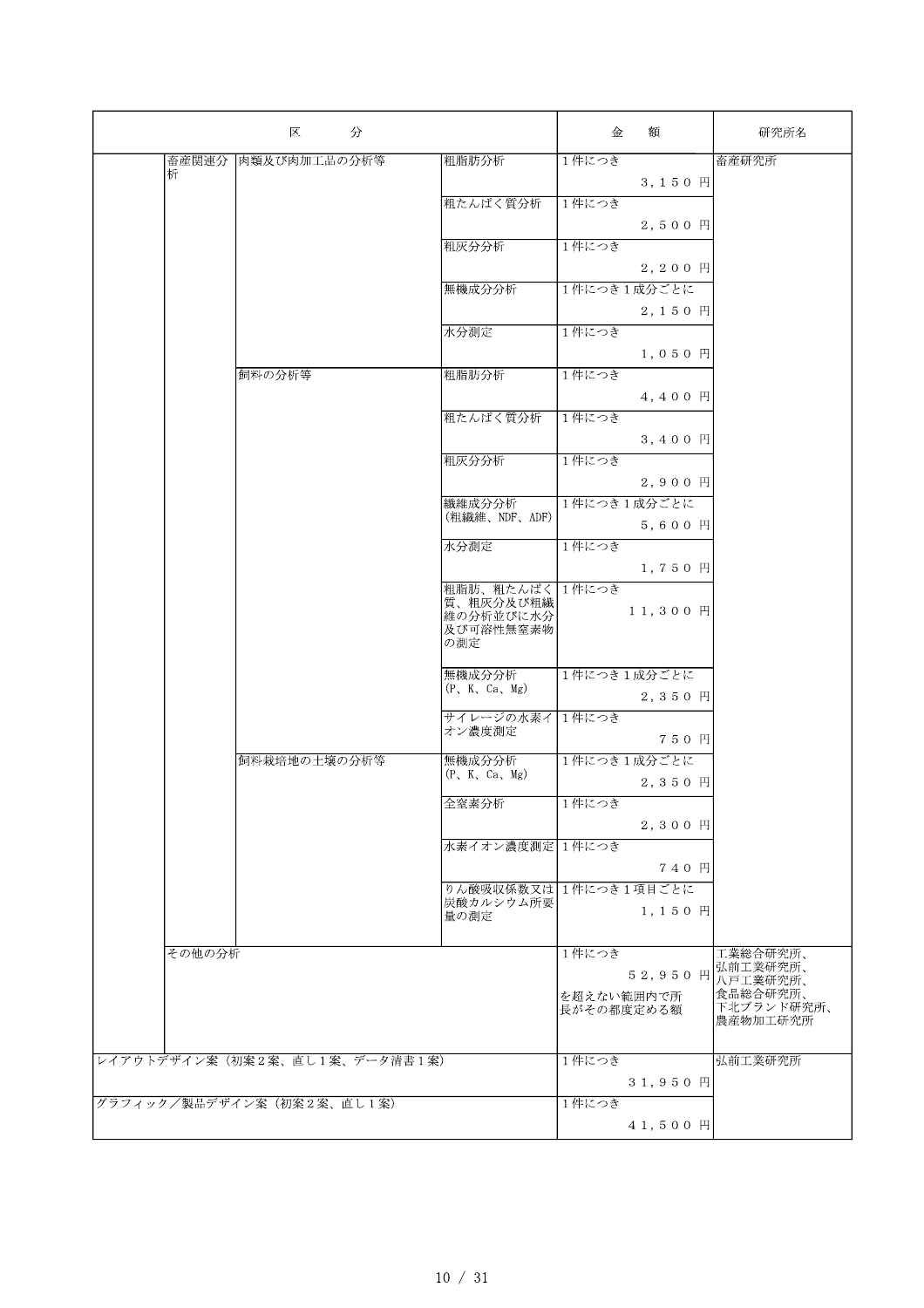| 区<br>分              | 金<br>額                                                                                                                                                                                                                                                                                                           | 研究所名  |
|---------------------|------------------------------------------------------------------------------------------------------------------------------------------------------------------------------------------------------------------------------------------------------------------------------------------------------------------|-------|
| 精液注入                | 1回につき<br>平成30年10月1日農林<br>水産省告示第2154号<br>(農業保険法施行規則第1<br>17条第1項及び第166<br>条の規定に基づき、診療そ<br>の他の行為によって組合員<br>等が負担すべき費用の内容<br>に応じて農林水産大臣が定<br>ゆる点数等を定める件)の<br>家畜共済診療点数表の子宮<br>内薬剤挿入のB種の項に係<br>る点数を平成30年10月<br>1日農林水産省告示第21<br>55号 (農業保険法施行規<br>則第117条第1項の規定<br>に基づき、農林水産大臣が<br>定める1点の価額を定める<br>件) で定める1点の価額に<br>乗じて得た額 | 畜産研究所 |
| 肉用牛人工授精用精液の採取及び凍結処理 | 1本につき<br>490円                                                                                                                                                                                                                                                                                                    |       |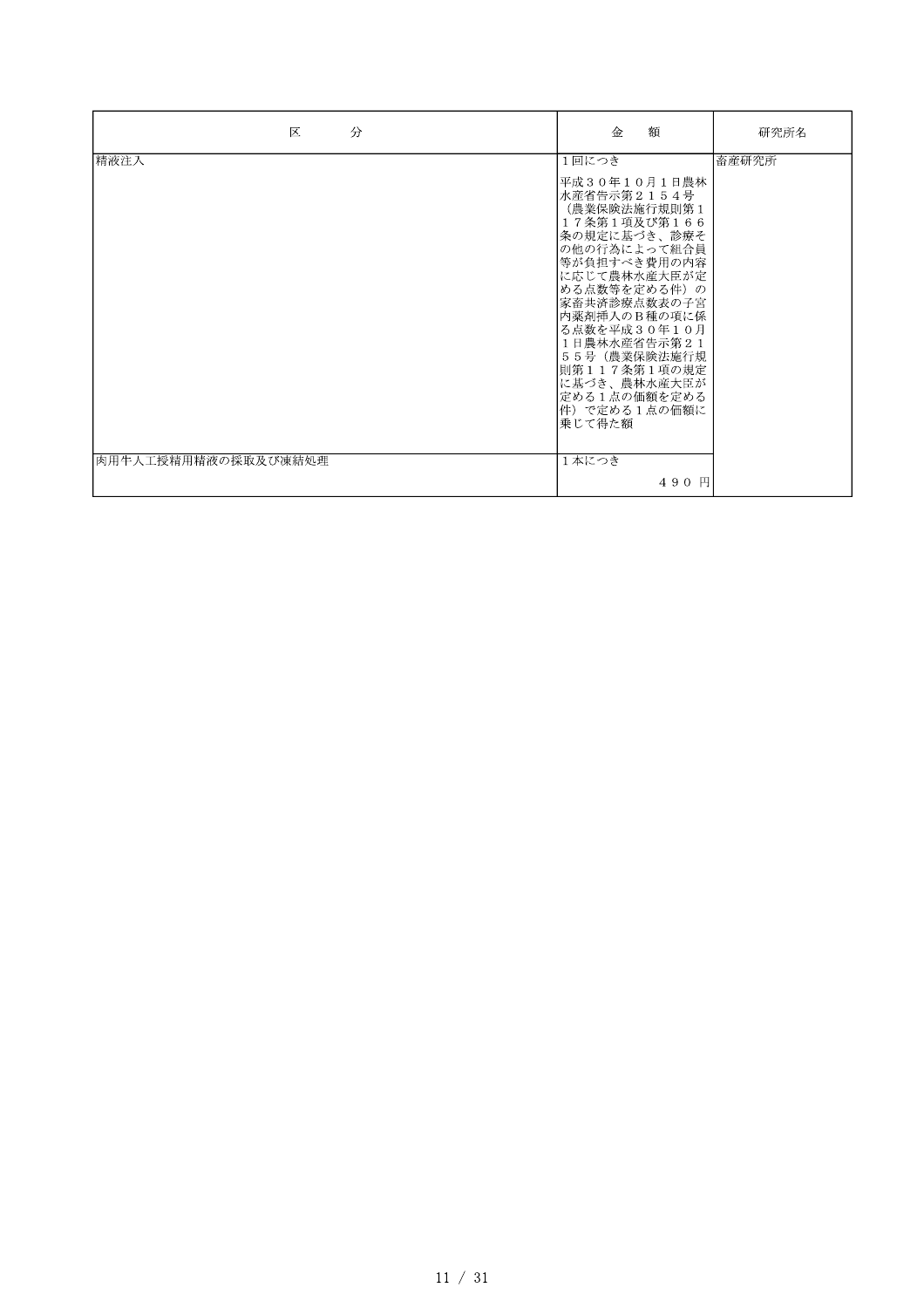別表第2 (第3条、第4条関係)

|       |       | 区<br>分   | 金                  | 額          | 研究所名    |
|-------|-------|----------|--------------------|------------|---------|
| 材料加工関 | 窯業関連機 | 電気炉      | 1回につき              |            | 弘前工業研究所 |
| 連機械   | 械     |          |                    | $11,550$ 円 |         |
|       | 金属材料関 | 旋盤       | 1時間まで              |            | 八戸工業研究所 |
|       | 連機械   |          |                    | 3,750 円    |         |
|       |       |          | 2時間目以降1時間ま<br>でごとに |            |         |
|       |       |          |                    | 2,150 円    |         |
|       |       | 立フライス盤   | 1時間まで              |            |         |
|       |       |          |                    | 3,950 円    |         |
|       |       |          | 2時間目以降1時間ま<br>でごとに |            |         |
|       |       |          |                    | 2,350 円    |         |
|       |       | 精密平面研削盤  | 1時間まで              |            |         |
|       |       |          |                    | 4,150 円    |         |
|       |       |          | 2時間目以降1時間ま<br>でごとに |            |         |
|       |       |          |                    | 2,550 円    |         |
|       |       | 真空蒸着装置   | 1時間まで              |            |         |
|       |       |          |                    | 4,400 円    |         |
|       |       |          | 2時間目以降1時間ま<br>でごとに |            |         |
|       |       |          |                    | 2,800 円    |         |
|       |       | ティグ溶接機   | 1時間まで              |            |         |
|       |       |          |                    | $2, 550$ 円 |         |
|       |       |          | 2時間目以降1時間ま<br>でごとに |            |         |
|       |       |          |                    | 970 円      |         |
|       |       | 半自動溶接機   | 1時間まで              |            |         |
|       |       |          |                    | 2,550 円    |         |
|       |       |          | 2時間目以降1時間ま<br>でごとに |            |         |
|       |       |          |                    | 960 円      |         |
|       |       | 超低温恒温恒湿器 | 1時間まで              |            |         |
|       |       |          |                    | $1, 950$ 円 |         |
|       |       |          | 2時間目以降1時間ま<br>でごとに |            |         |
|       |       |          |                    | 360 円      |         |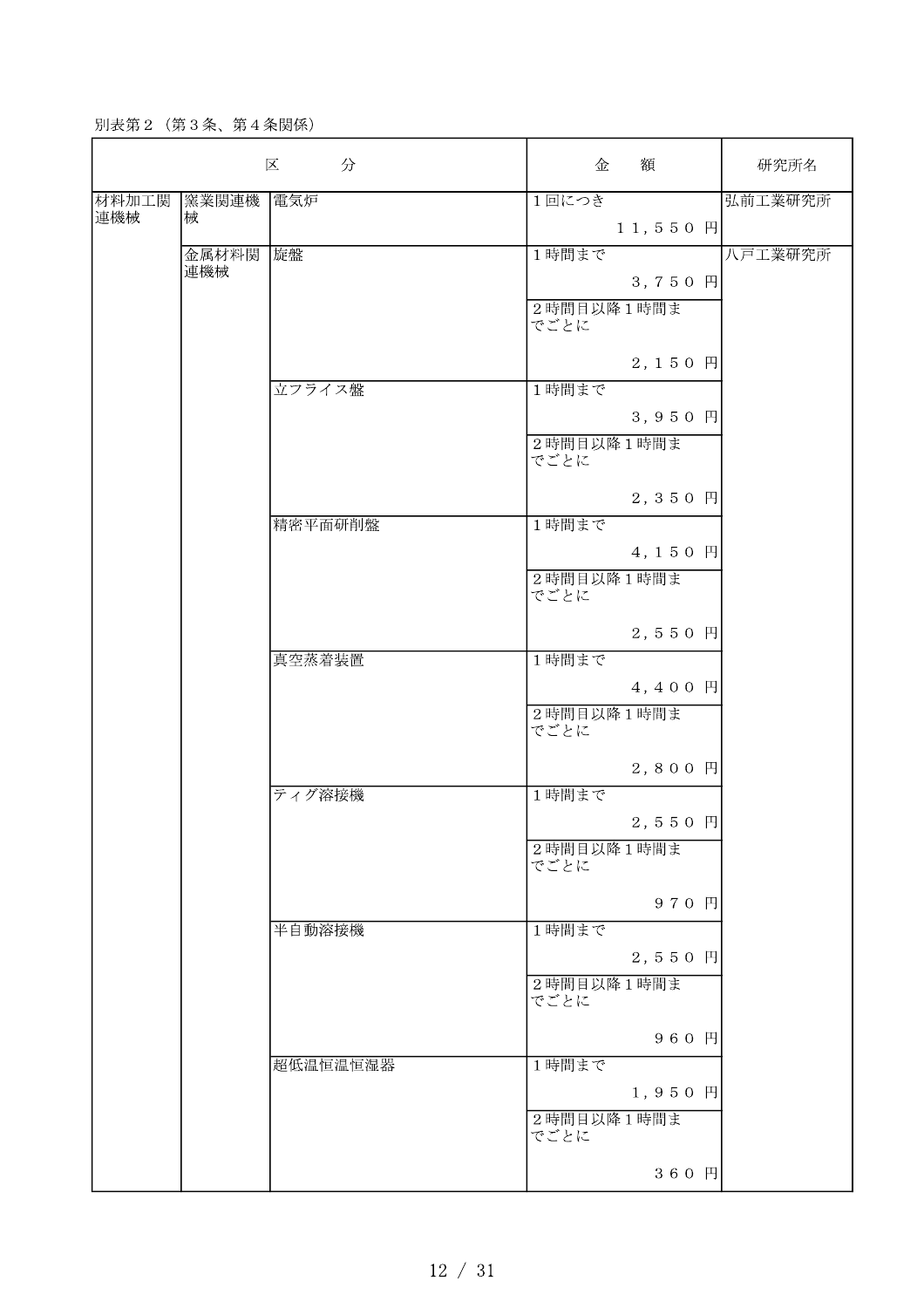| 分<br>区          | 額<br>金             | 研究所名 |
|-----------------|--------------------|------|
| 卓上高温電気炉         | 1時間まで              |      |
|                 | 3,000円             |      |
|                 | 2時間目以降1時間ま         |      |
|                 | でごとに               |      |
|                 |                    |      |
|                 | 1,400 円            |      |
| マッフル電気炉         | 1時間まで              |      |
|                 | 3,000円             |      |
|                 | 2時間目以降1時間ま         |      |
|                 | でごとに               |      |
|                 | 1,400 円            |      |
| 超高温雰囲気焼成装置      | 1時間まで              |      |
|                 | 10,800円            |      |
|                 | 2時間目以降1時間ま         |      |
|                 | でごとに               |      |
|                 |                    |      |
|                 | 7,600 円            |      |
| 粉体成形機           | 1時間まで              |      |
|                 | 2,700 円            |      |
|                 | 2時間目以降1時間ま<br>でごとに |      |
|                 |                    |      |
|                 | 1,100円             |      |
| 振動試験機 (温湿度条件なし) | 1時間まで              |      |
|                 | 4,950 円            |      |
|                 | 2時間目以降1時間ま         |      |
|                 | でごとに               |      |
|                 | 1,750 円            |      |
| 振動試験機 (温湿度条件あり) | 1時間まで              |      |
|                 | 5,550 円            |      |
|                 | 2時間目以降1時間ま         |      |
|                 | でごとに               |      |
|                 |                    |      |
|                 | 2,350 円            |      |
| 振動波形計測ユニット      | 1時間まで              |      |
|                 | 3,350 円            |      |
|                 | 2時間目以降1時間ま<br>でごとに |      |
|                 |                    |      |
|                 | 150円               |      |
| 手動切断機           | 1時間まで              |      |
|                 | 3,050 円            |      |
|                 | 2時間目以降1時間ま         |      |
|                 | でごとに               |      |
|                 | $1, 450$ $\vert$   |      |
|                 |                    |      |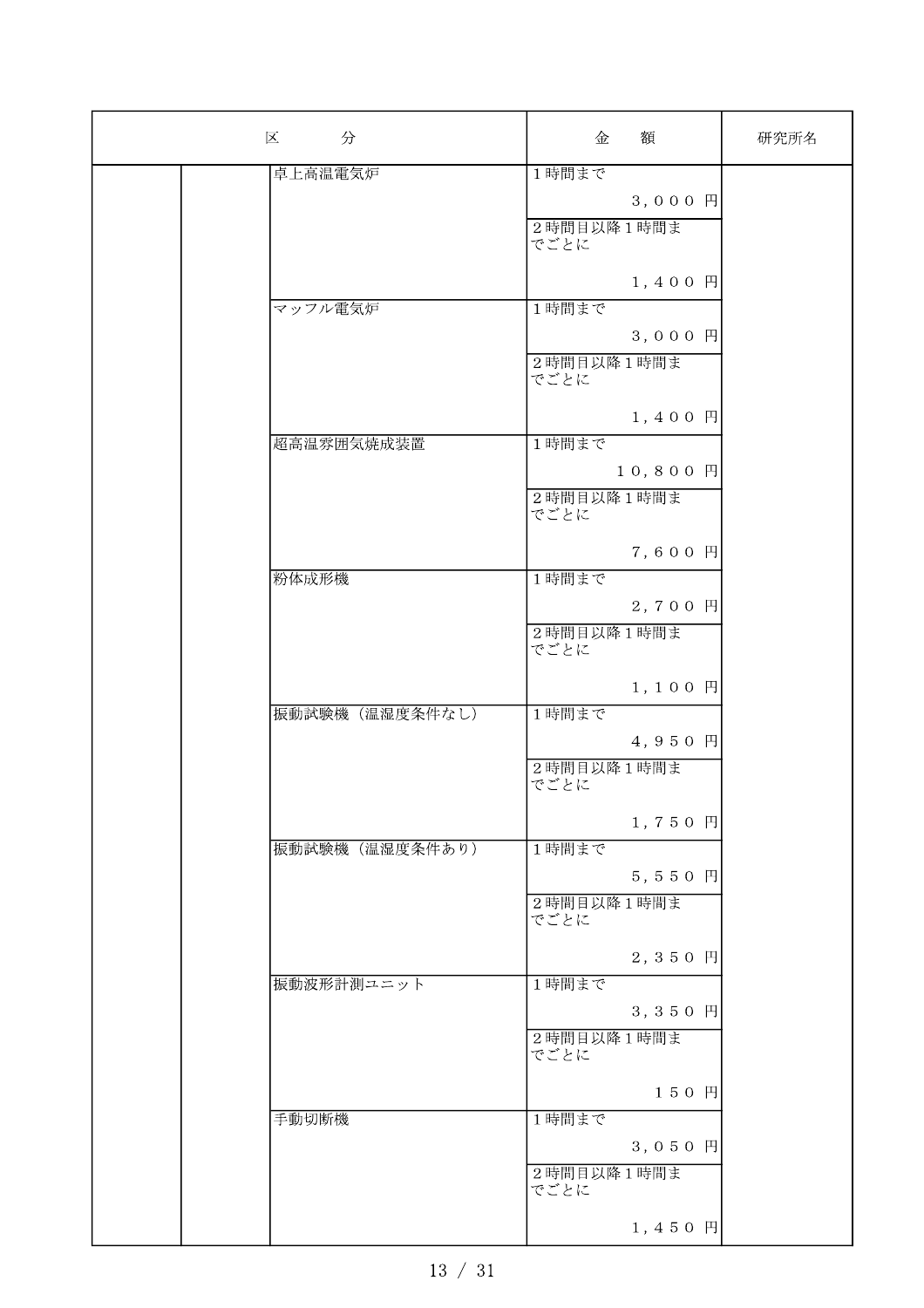|               | 分<br>区           | 額<br>金                                         | 研究所名    |
|---------------|------------------|------------------------------------------------|---------|
| 非金属材料<br>関連機械 | ジェットミル           | 1時間までごとに                                       | 工業総合研究所 |
|               |                  | $1, 550$ 円                                     |         |
|               | ミニカップミル          | 1時間までごとに                                       |         |
|               |                  | 260 円                                          |         |
|               | 高精細3Dプリンタ        | 1時間まで                                          |         |
|               |                  | 2,400 円<br>2時間目以降1時間ま                          |         |
|               |                  | でごとに                                           |         |
|               |                  | $1, 0 5 0$ 円                                   |         |
|               |                  | 試作材料費として1g<br>につきの加算額 (1g<br>に満たない場合は切り<br>捨て) |         |
|               |                  | 50円                                            |         |
|               | レーザー加工機          | 1時間まで                                          |         |
|               |                  | 4,850 円                                        |         |
|               |                  | 2時間目以降1時間ま<br>でごとに                             |         |
|               |                  | 1,650円                                         |         |
|               | 高速冷却遠心分離機        | 1時間までごとに                                       |         |
|               |                  | 660 円                                          |         |
|               | クリーンベンチ          | 1時間までごとに                                       |         |
|               |                  | 250 円                                          |         |
|               | 大型ボールミル          | 1時間までごとに                                       |         |
|               |                  | 600 円                                          |         |
|               | 真空ガス置換炉          | 1時間までごとに                                       |         |
|               |                  | 710 円                                          |         |
|               | 減圧濃縮装置           | 1時間までごとに<br>210円                               |         |
|               | 電子回路図・プリント基板設計シス | 1時間まで                                          |         |
|               | テム               | $2,000$ 円                                      |         |
|               |                  | 2時間目以降1時間ま<br>でごとに                             |         |
|               |                  | 410 円                                          |         |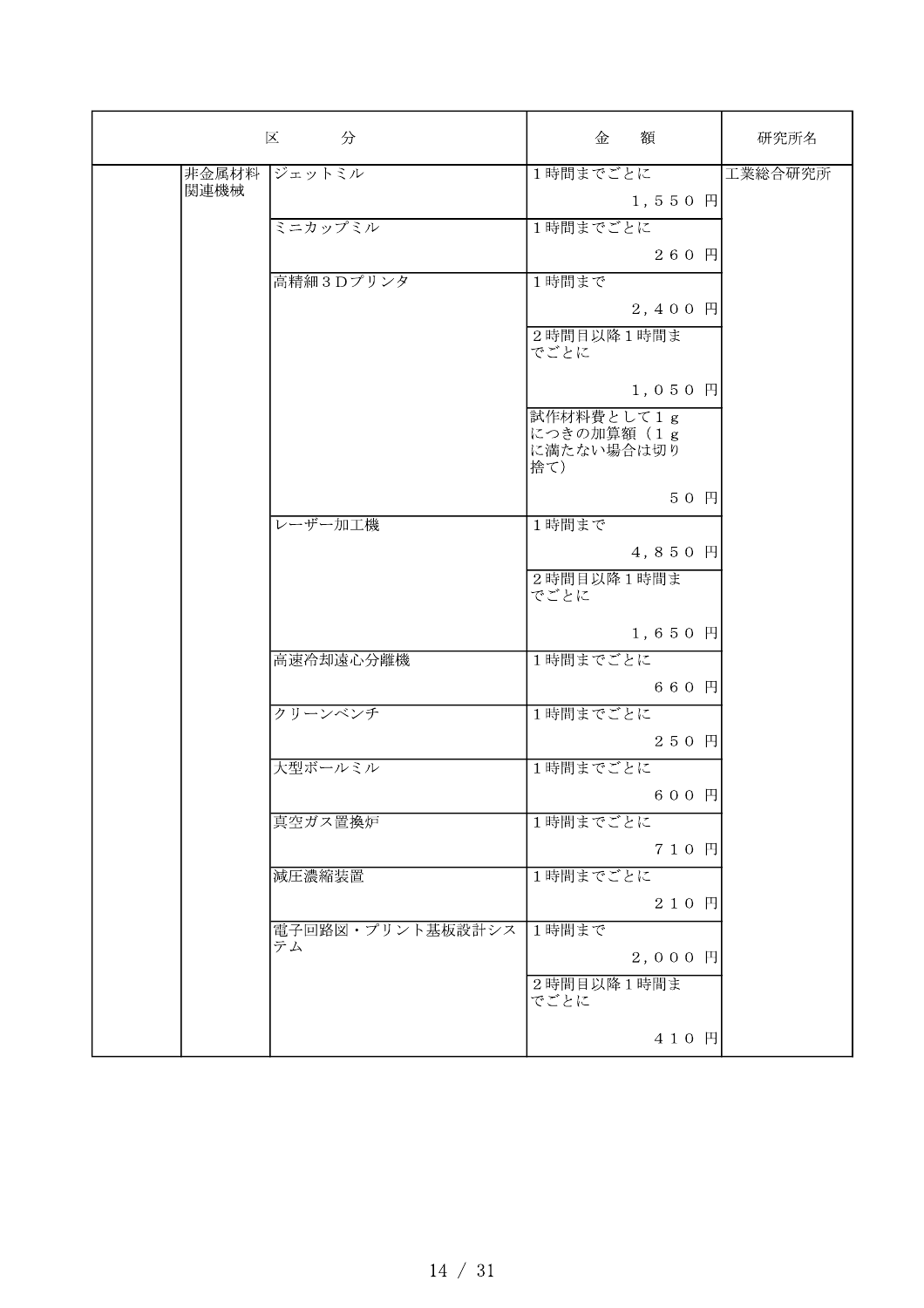| 分<br>区       | 額<br>金                   | 研究所名    |
|--------------|--------------------------|---------|
| プリント基板加工機    | 1時間まで                    |         |
|              | 990 円                    |         |
|              | 2時間目以降1時間ま               |         |
|              | でごとに                     |         |
|              | 460 円                    |         |
|              |                          |         |
|              | 基板材料費としてA7<br>サイズまでごとの加算 |         |
|              | 額                        |         |
|              | 130 円                    |         |
|              | スルーホール材料費と               |         |
|              | してA7サイズまでご<br>との加算額      |         |
|              |                          |         |
|              |                          |         |
|              | 520 円                    |         |
| 手動はんだ印刷機     | 1時間まで                    |         |
|              | 710 円                    |         |
|              | 2時間目以降1時間ま               |         |
|              | でごとに                     |         |
|              | 180 円                    |         |
|              | A4サイズマスク材料               |         |
|              | 費として1枚ごとの加               |         |
|              | 算額                       |         |
|              | 80 円                     |         |
| 手動チップマウンター   | 1時間までごとに                 |         |
|              | 220 円                    |         |
| 卓上小型リフロー     | 1時間までごとに                 |         |
|              | 180 円                    |         |
| 熱流体解析システム    | 1時間まで                    |         |
|              | 4,000 円                  |         |
|              | 2時間目以降1時間ま               |         |
|              | でごとに                     |         |
|              |                          |         |
|              | 830 円                    |         |
| レーザー彫刻機      | 1時間まで                    | 弘前工業研究所 |
|              | 4,400 円                  |         |
|              | 2時間目以降1時間ま               |         |
|              | でごとに                     |         |
|              | $1, 200$ 円               |         |
| スクリーン枠テンショナー | 1時間まで                    |         |
|              | 890 円                    |         |
|              |                          |         |
|              | 2時間目以降1時間ま<br>でごとに       |         |
|              |                          |         |
|              | 250 円                    |         |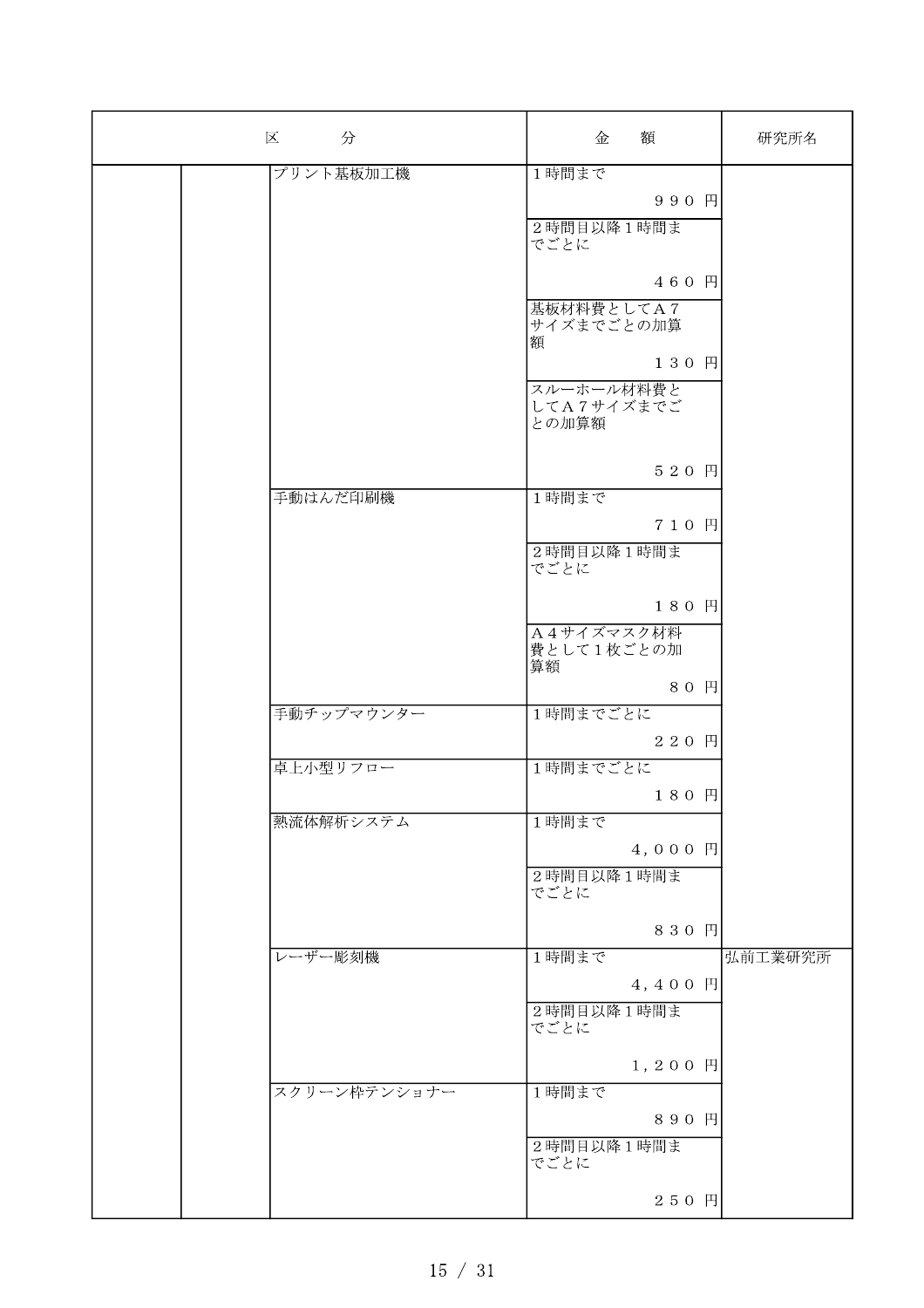| 分<br>区     | 金                  | 額                  | 研究所名 |
|------------|--------------------|--------------------|------|
| スクリーン感光機   | 1時間まで              |                    |      |
|            |                    | $1, 100$ $\Box$    |      |
|            | 2時間目以降1時間ま<br>でごとに |                    |      |
|            |                    | 480 円              |      |
| 湿式磨砕機      | 1時間まで              |                    |      |
|            |                    | 3,850 円            |      |
|            | 2時間目以降1時間ま<br>でごとに |                    |      |
|            |                    | 690 円              |      |
| 振動ふるい      | 1時間まで              |                    |      |
|            |                    | 3,400 円            |      |
|            | 2時間目以降1時間ま<br>でごとに |                    |      |
|            |                    | 240 円              |      |
| ホットボックス    | 1時間まで              |                    |      |
|            |                    | 3,650 円            |      |
|            | 2時間目以降1時間ま<br>でごとに |                    |      |
|            |                    | 470 円              |      |
| 半自動パックシーラー | 1時間まで              |                    |      |
|            |                    | 6,850 円            |      |
|            | 2時間目以降1時間ま<br>でごとに |                    |      |
|            |                    | 3,650 円            |      |
| 充填打栓システム   | 1時間まで              |                    |      |
|            |                    | 3,400 円            |      |
|            | 2時間目以降1時間ま<br>でごとに |                    |      |
|            |                    | 230 円              |      |
| 真空凍結乾燥機    | 1時間まで              |                    |      |
|            |                    | 5,100 円            |      |
|            | 2時間目以降1時間ま<br>でごとに |                    |      |
|            |                    | 1,900 円            |      |
| チョッパーパルパー  | 1時間まで              |                    |      |
|            |                    | 3,650 $\mathbb{H}$ |      |
|            | 2時間目以降1時間ま<br>でごとに |                    |      |
|            |                    | 470 円              |      |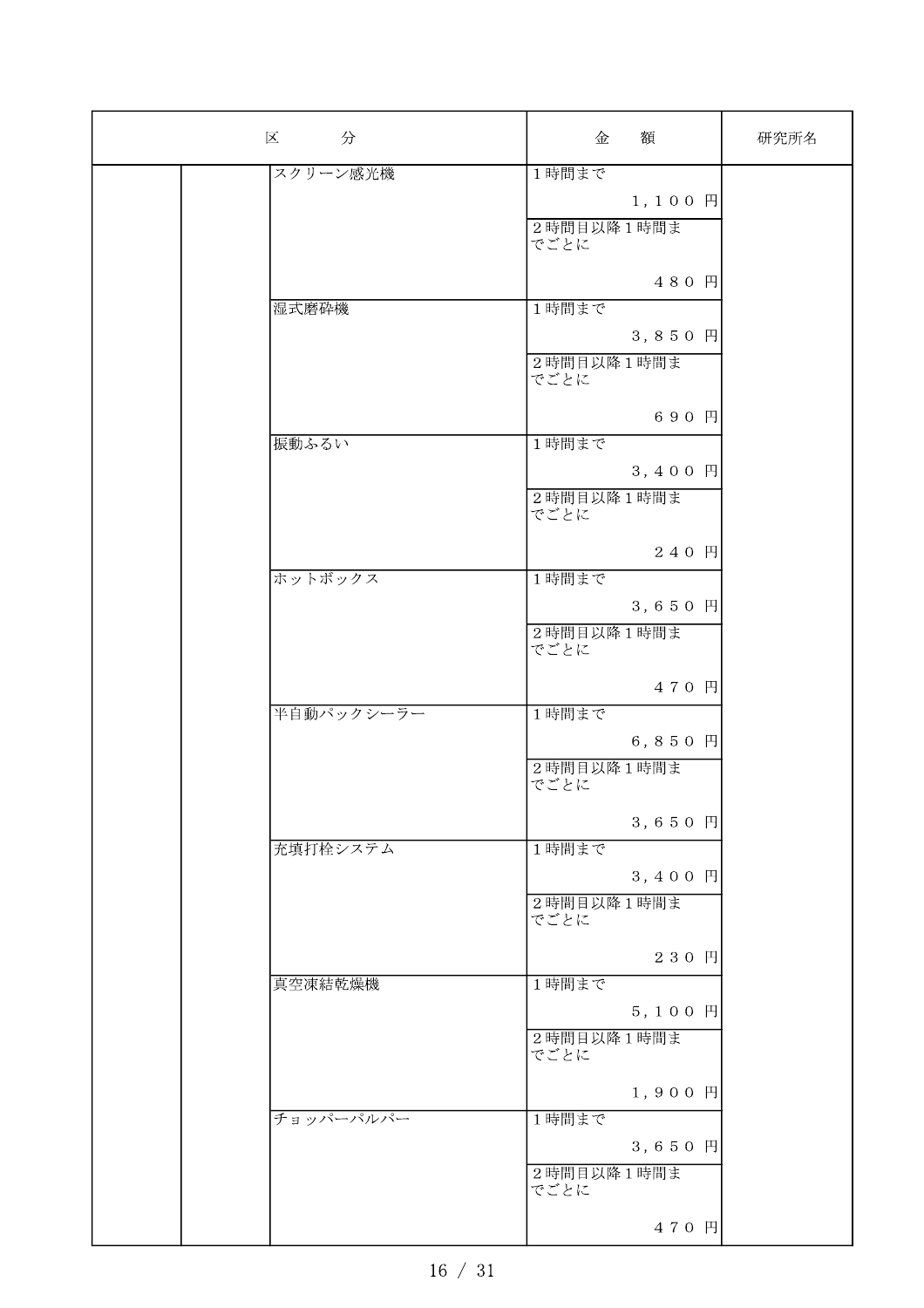| 分<br>区    | 金                  | 額                  | 研究所名 |
|-----------|--------------------|--------------------|------|
| ステンレス水槽   | 1時間まで              |                    |      |
|           |                    | 4,200 円            |      |
|           | 2時間目以降1時間ま         |                    |      |
|           | でごとに               |                    |      |
|           |                    |                    |      |
|           |                    | $1,000$ 円          |      |
| 卓上型ミキサー   | 1時間まで              |                    |      |
|           |                    | 3,350 円            |      |
|           | 2時間目以降1時間ま         |                    |      |
|           | でごとに               |                    |      |
|           |                    | 190円               |      |
| コロイドミル    | 1時間まで              |                    |      |
|           |                    |                    |      |
|           |                    | 3,550 円            |      |
|           | 2時間目以降1時間ま<br>でごとに |                    |      |
|           |                    |                    |      |
|           |                    | 370 円              |      |
| リキッドフリーザー | 1時間まで              |                    |      |
|           |                    | 3,750 円            |      |
|           | 2時間目以降1時間ま         |                    |      |
|           | でごとに               |                    |      |
|           |                    |                    |      |
|           |                    | 560 円              |      |
| カッターミキサー  | 1時間まで              |                    |      |
|           |                    | 3,500円             |      |
|           | 2時間目以降1時間ま         |                    |      |
|           | でごとに               |                    |      |
|           |                    | 350円               |      |
| 低温乾燥機     | 1時間まで              |                    |      |
|           |                    | 3,650 $\mathbb{H}$ |      |
|           |                    |                    |      |
|           | 2時間目以降1時間ま<br>でごとに |                    |      |
|           |                    |                    |      |
|           |                    | 490 円              |      |
| 真空包装機     | 1時間まで              |                    |      |
|           |                    | 4,550 円            |      |
|           | 2時間目以降1時間ま         |                    |      |
|           | でごとに               |                    |      |
|           |                    | 1,350 円            |      |
| 搾油機       | 1時間まで              |                    |      |
|           |                    |                    |      |
|           |                    | 3,650 円            |      |
|           | 2時間目以降1時間ま<br>でごとに |                    |      |
|           |                    |                    |      |
|           |                    | 470 円              |      |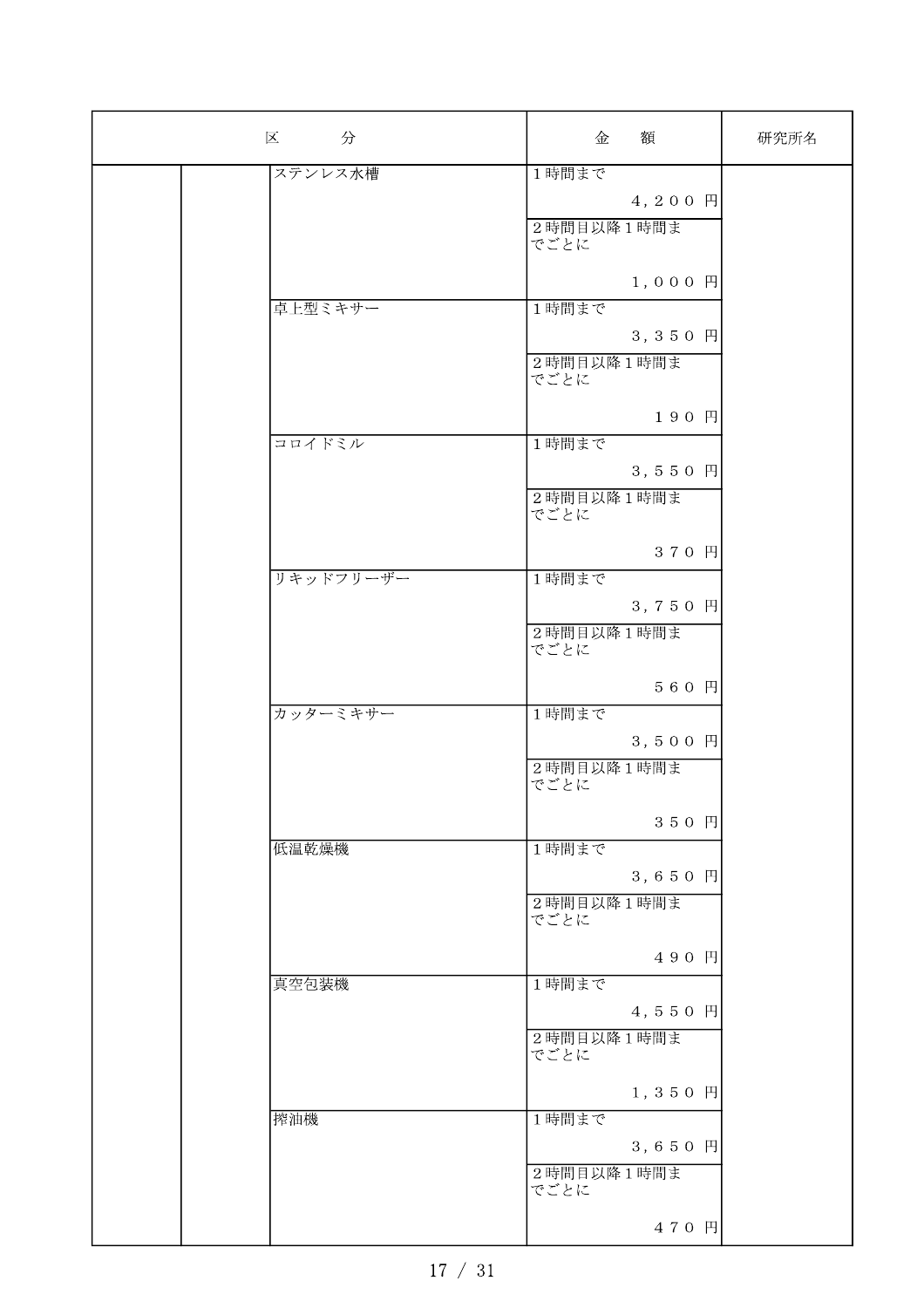| 分<br>区       | 金                  | 額          | 研究所名 |
|--------------|--------------------|------------|------|
| セラミックヒーター乾燥機 | 1時間まで              |            |      |
|              |                    | 4,500 円    |      |
|              | 2時間目以降1時間ま<br>でごとに |            |      |
|              |                    | 1,300円     |      |
| フードスライサー     | 1時間まで              |            |      |
|              |                    | 3,400 円    |      |
|              | 2時間目以降1時間ま<br>でごとに |            |      |
|              |                    | 210 円      |      |
| オートクレーブ      | 1時間まで              |            |      |
|              |                    | 490 円      |      |
|              | 2時間目以降1時間ま<br>でごとに |            |      |
|              |                    | 230 円      |      |
| 打錠機          | 1時間まで              |            |      |
|              |                    | 3,950 円    |      |
|              | 2時間目以降1時間ま<br>でごとに |            |      |
|              |                    | 790 円      |      |
| 流動層造粒装置      | 1時間まで              |            |      |
|              |                    | 4,650 円    |      |
|              | 2時間目以降1時間ま<br>でごとに |            |      |
|              |                    | 1,450 円    |      |
| 全自動カプセル充填機   | 1時間まで              |            |      |
|              |                    | 4,350 円    |      |
|              | 2時間目以降1時間ま<br>でごとに |            |      |
|              |                    | $1, 150$ 円 |      |
| 研究用真空乳化装置    | 1時間まで              |            |      |
|              |                    | 4,100 円    |      |
|              | 2時間目以降1時間ま<br>でごとに |            |      |
|              |                    | 950 円      |      |
| 三連乳化装置       | 1時間まで              |            |      |
|              |                    | 3,450 円    |      |
|              | 2時間目以降1時間ま<br>でごとに |            |      |
|              |                    | 260 円      |      |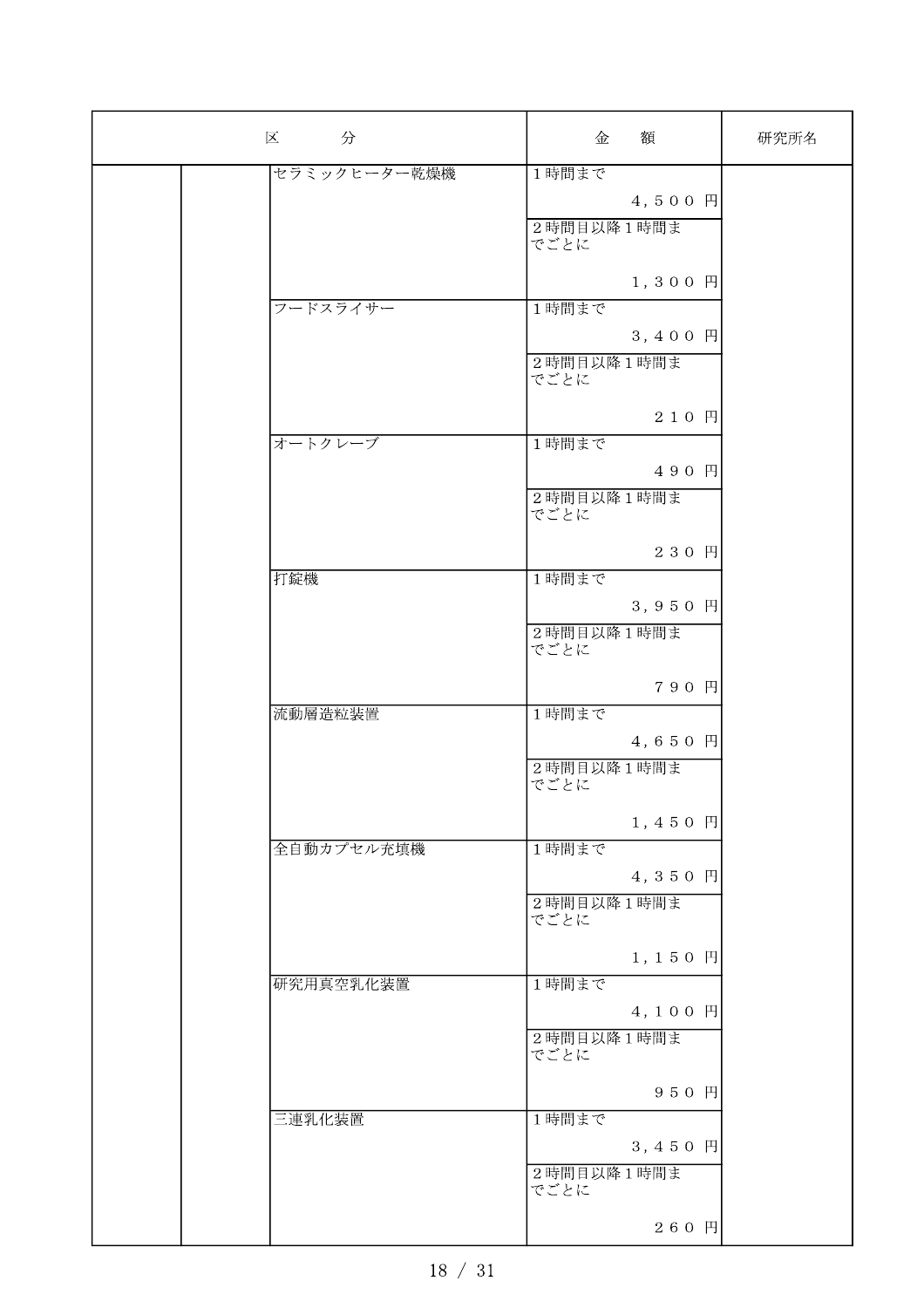| 分<br>区         | 額<br>金                                                                                                                         | 研究所名 |
|----------------|--------------------------------------------------------------------------------------------------------------------------------|------|
| 3Dプリンタ         | 1時間まで<br>$5, 350$ $\Box$<br>2時間目以降1時間ま<br>でごとに                                                                                 |      |
|                | 2,150 円<br>試作材料10立法セン<br>チメートルまでごとの<br>加算額                                                                                     |      |
| マルチカッティングマシン   | 990 円<br>1時間まで<br>$6, 550$ 円                                                                                                   |      |
|                | 2時間目以降1時間ま<br>でごとに<br>3, 350 $\mathbb{H}$                                                                                      |      |
|                | 加工材料は持ち込みと<br>する。持ち込まない場<br>合の加工材料費として<br>両面紙張りスチレン<br>ボード (1, 820m<br>$m \times 910$ mm厚さ7<br>mm) 1枚までごとの<br>加算額<br>3,200 円   |      |
| フラットベット型UVプリンタ | 1時間まで<br>6, 5 5 0 $\vert$<br>2時間目以降1時間ま<br>でごとに                                                                                |      |
|                | 3,350 円<br>加工材料は持ち込みと<br>する。持ち込まない場<br>合の加工材料費として<br>両面紙張りスチレン<br>ボード (1, 820m<br>$m \times 9$ 1 0 mm厚さ7<br>mm) 1枚までごとの<br>加算額 |      |
|                | 3,200 円                                                                                                                        |      |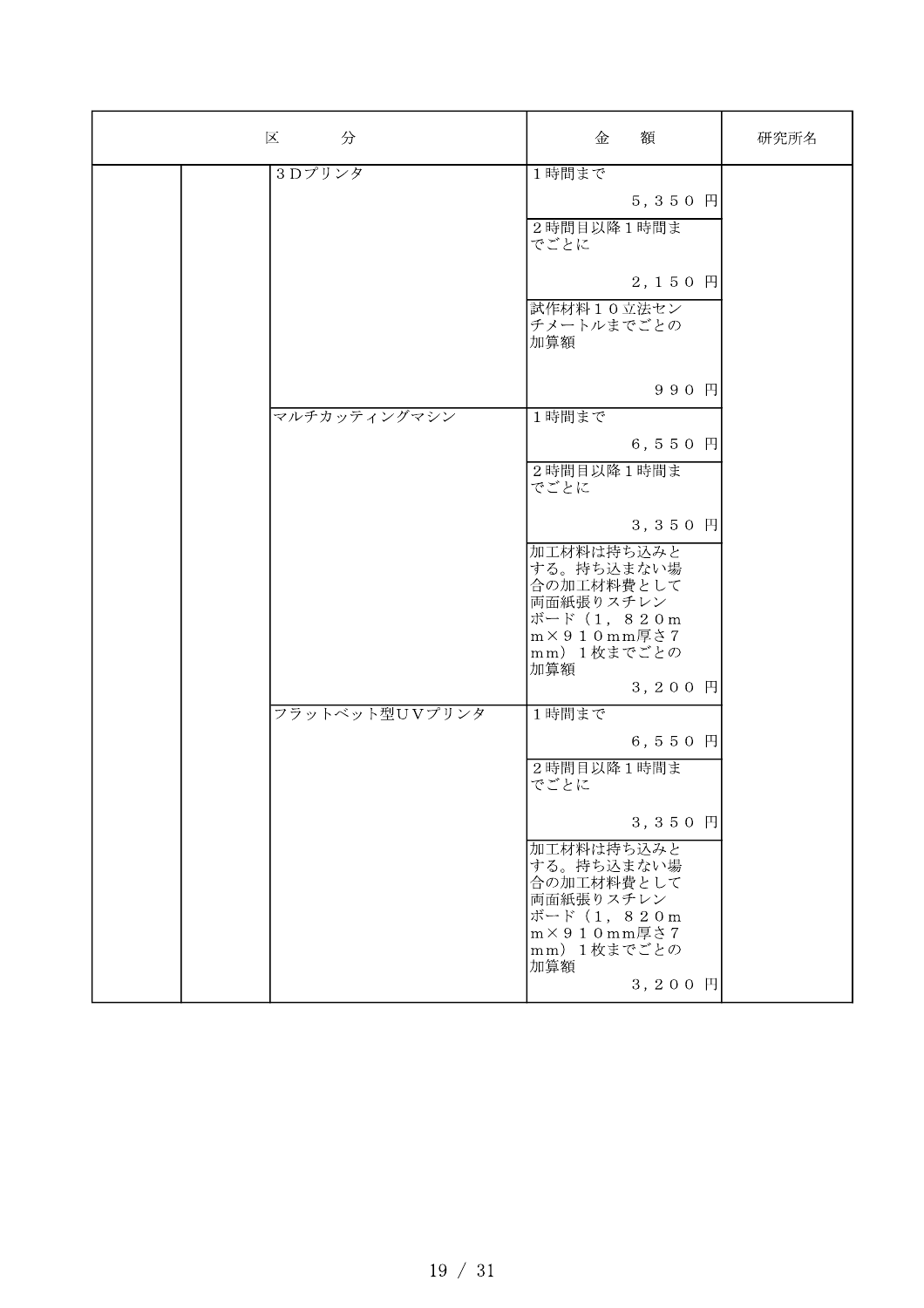| 区<br>分                  | 額<br>金                                                        |                 | 研究所名 |
|-------------------------|---------------------------------------------------------------|-----------------|------|
| 大型プリンタ                  | 1時間まで                                                         |                 |      |
|                         |                                                               | 3,750 円         |      |
|                         | 2時間目以降1時間ま<br>でごとに                                            |                 |      |
|                         |                                                               | 550円            |      |
|                         | 用紙は持ち込みとす<br>る。持ち込まない場合<br>の用紙費としてマット                         |                 |      |
|                         | 糊付き塩ビシート1,<br>$370$ mm $\times$ 1, 00                         |                 |      |
|                         | Ommまでごとの加算<br>額                                               |                 |      |
|                         | 持ち込まない場合の用                                                    | 990 円           |      |
|                         | 紙費として光沢糊付き<br>塩ビシート1,370<br>$mm \times 1$ , 000mm<br>までごとの加算額 |                 |      |
|                         |                                                               | 1,450 円         |      |
|                         | 持ち込まない場合の用<br>紙費として普通コート                                      |                 |      |
|                         | 紙1, 370mm×<br>1, 000mmまでご<br>との加算額                            |                 |      |
|                         |                                                               | 560 円           |      |
|                         | 持ち込まない場合の用<br>紙費としてビニール布                                      |                 |      |
|                         | バナー1, 370mm<br>$\times$ 1, 000mmまで<br>ごとの加算額                  |                 |      |
|                         |                                                               | 700 円           |      |
|                         | 持ち込まない場合の用<br>紙費として防炎クロス<br>$1, 300mm \times 1,$              |                 |      |
|                         | 000mmまでごとの<br>加算額                                             |                 |      |
|                         |                                                               | 1,700円          |      |
| 定温乾燥器                   | 1時間まで                                                         | 1,100 円         |      |
|                         | 2時間目以降1時間ま                                                    |                 |      |
|                         | でごとに                                                          | 300 円           |      |
|                         |                                                               |                 |      |
| 木材加工関<br>小型NCルータ<br>連機械 | 1時間まで                                                         | 4,350 円         |      |
|                         | 2時間目以降1時間ま<br>でごとに                                            |                 |      |
|                         |                                                               | $1, 150$ $\Box$ |      |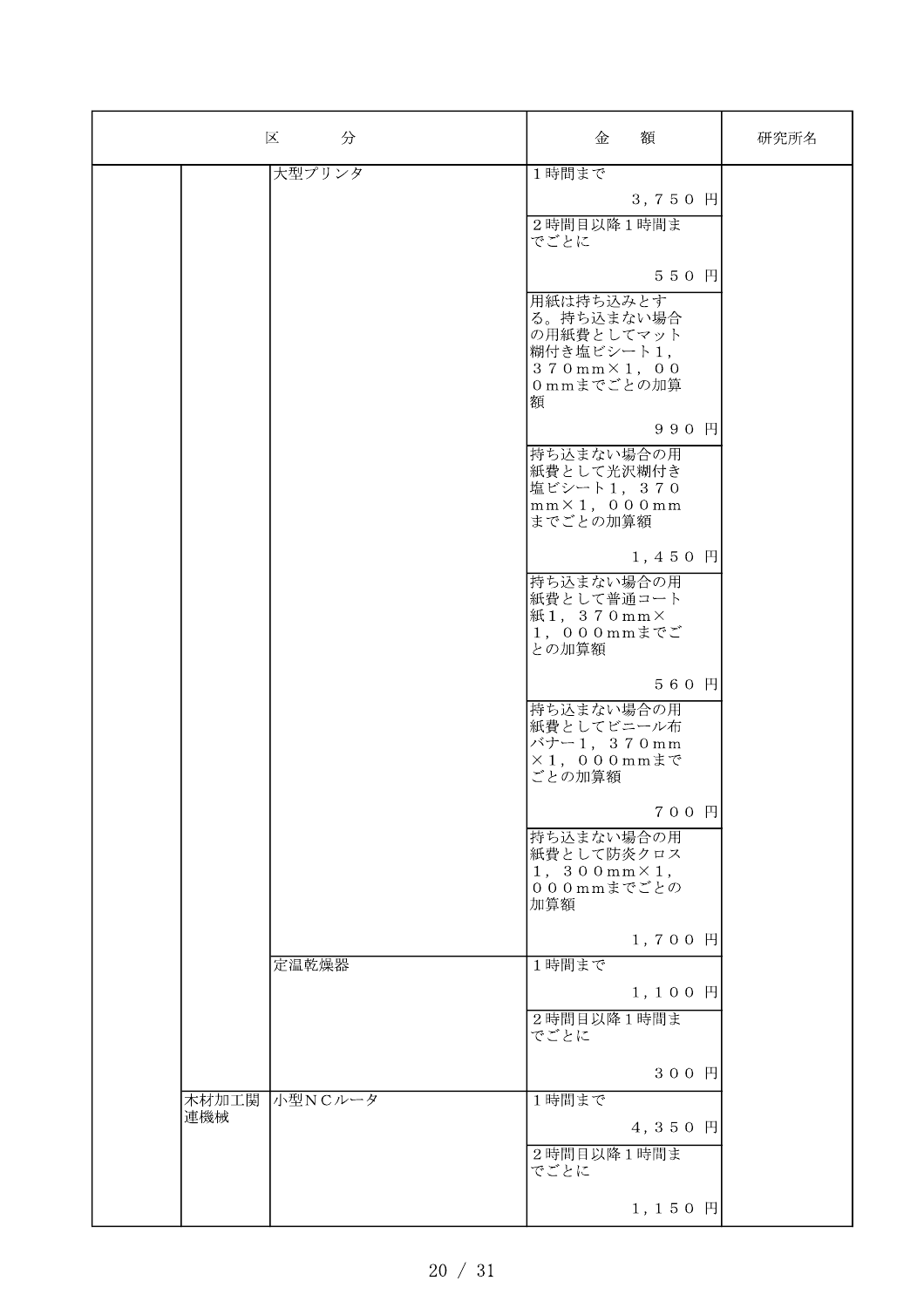|       |              | 区<br>分                          | 金                  | 額          | 研究所名    |
|-------|--------------|---------------------------------|--------------------|------------|---------|
| 分析・計測 | バイオマス        | 顕微フーリエ変換赤外分光光度計                 | 1時間まで              |            | 工業総合研究所 |
| 関連機械  | 材料分析シ<br>ステム |                                 |                    | 2,500 円    |         |
|       |              |                                 | 2時間目以降1時間ま         |            |         |
|       |              |                                 | でごとに               |            |         |
|       |              |                                 |                    | 1,700 円    |         |
|       |              | 熱重量測定装置ーフーリエ変換赤外                | 1時間まで              |            |         |
|       |              | 分光光度計 (TG-IR) システム              |                    |            |         |
|       |              |                                 |                    | 3,950 円    |         |
|       |              |                                 | 2時間目以降1時間ま<br>でごとに |            |         |
|       |              |                                 |                    |            |         |
|       |              |                                 |                    | $1, 600$ 円 |         |
|       |              | 低温型恒温恒湿器                        | 1時間までごとに           |            |         |
|       |              |                                 |                    | 220 円      |         |
|       |              | レーザー回折式粒子径分布測定装置                | 1時間までごとに           |            |         |
|       |              |                                 |                    | 2,100円     |         |
|       |              | 自動比表面積/細孔分布測定装置                 | 1時間までごとに           |            |         |
|       |              |                                 |                    | 1,250 円    |         |
|       |              | レーザー散乱式粒度分布測定装置                 | 1時間までごとに           |            |         |
|       |              |                                 |                    | 1,010円     |         |
|       |              | 動的光散乱式ナノ粒子分布測定装置                | 1時間までごとに           |            |         |
|       |              |                                 |                    | $1, 500$ 円 |         |
|       |              | 紫外可視近赤外分光光度計(絶対反射率測定装置 1時間まで    |                    |            |         |
|       | 付属)          |                                 |                    | 2,550 円    |         |
|       |              |                                 |                    |            |         |
|       |              |                                 | 2時間目以降1時間ま<br>でごとに |            |         |
|       |              |                                 |                    |            |         |
|       |              |                                 |                    | 2,000円     |         |
|       | 蛍光分光光度計      |                                 | 1時間までごとに           |            |         |
|       |              |                                 |                    | 1,150 円    |         |
|       |              | 蛍光エックス線分析装置                     | 1時間まで              |            |         |
|       |              |                                 |                    | 4,900 円    |         |
|       |              |                                 | 2時間目以降1時間ま         |            |         |
|       |              |                                 | でごとに               |            |         |
|       |              |                                 |                    | 2,950 円    |         |
|       |              | 顕微鏡型蛍光エックス線分析装置                 | 1時間まで              |            |         |
|       |              |                                 |                    | 4,950 円    |         |
|       |              |                                 | 2時間目以降1時間ま         |            |         |
|       |              |                                 | でごとに               |            |         |
|       |              |                                 |                    | 3,250 円    |         |
|       |              | 走査型電子顕微鏡(エネルギー分散型エックス線 1時間までごとに |                    |            |         |
|       | 分析装置附属)      |                                 |                    | 7,700 円    |         |
|       |              |                                 |                    |            |         |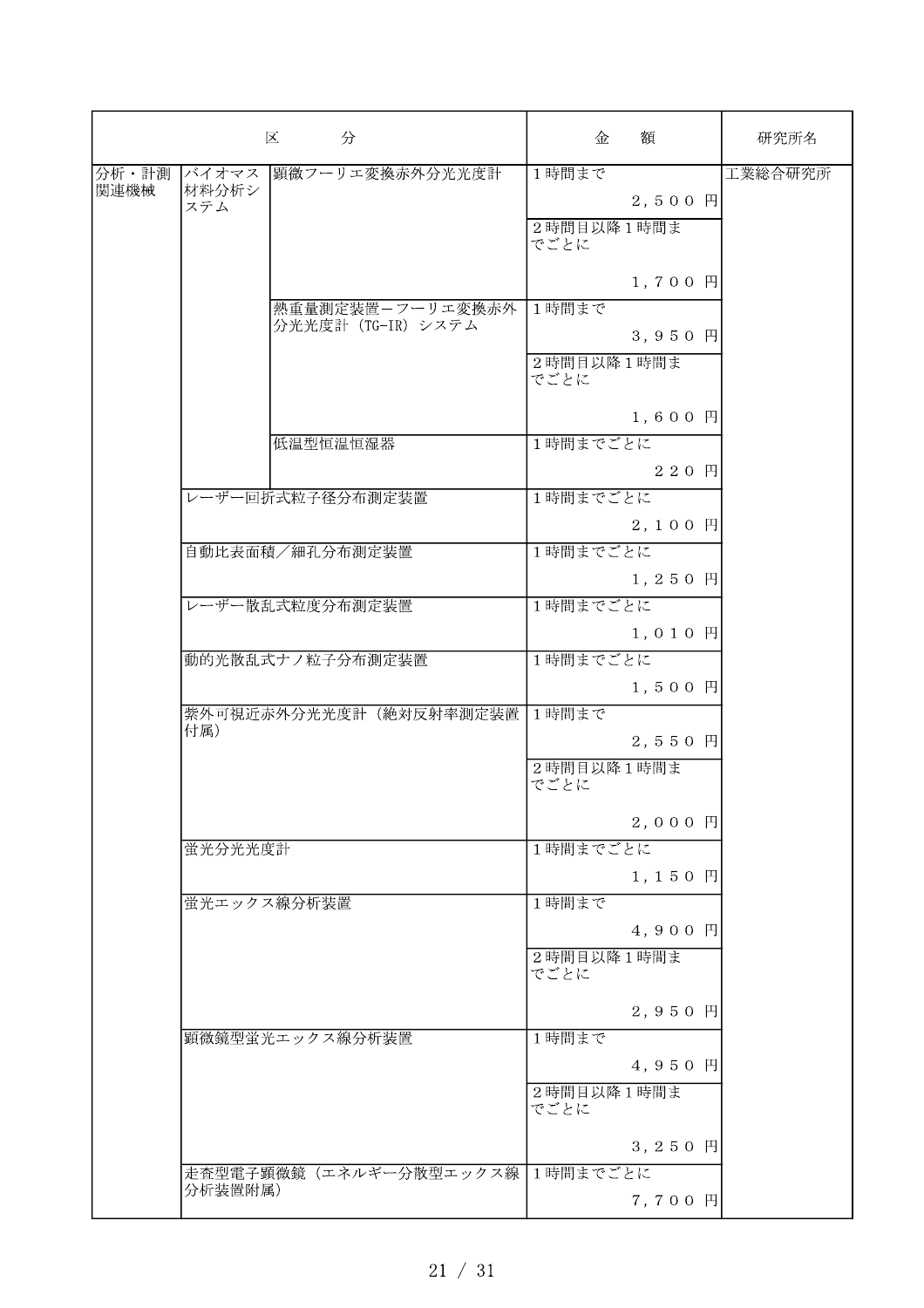| 区<br>分                 | 額<br>金             | 研究所名 |
|------------------------|--------------------|------|
| 真密度測定装置                | 1時間まで              |      |
|                        | 1,750 円            |      |
|                        | 2時間目以降1時間ま         |      |
|                        | でごとに               |      |
|                        |                    |      |
|                        | 1,500円             |      |
| 差動型高温示差熱天秤装置           | 1時間までごとに           |      |
|                        | $1, 100$ $\Box$    |      |
| ガスクロマトグラフ質量分析装置        | 1時間まで              |      |
|                        | 5,900 円            |      |
|                        | 2時間目以降1時間ま         |      |
|                        | でごとに               |      |
|                        |                    |      |
|                        | 2,650 円            |      |
| ロジックアナライザー             | 1時間までごとに           |      |
|                        | 520 円              |      |
| 炭素、水素、窒素、硫黄分析<br>全自動元素 | 1時間まで              |      |
| 分析装置                   | 7,650 円            |      |
|                        |                    |      |
|                        | 2時間目以降1時間ま<br>でごとに |      |
|                        |                    |      |
|                        | 2,850 円            |      |
| 全自動元素<br>酸素分析          | 1時間まで              |      |
| 分析装置                   | 7,600 円            |      |
|                        | 2時間目以降1時間ま         |      |
|                        | でごとに               |      |
|                        | 2,300 円            |      |
|                        |                    |      |
| 近赤外分析計                 | 1時間まで              |      |
|                        | 2,350 円            |      |
|                        | 2時間目以降1時間ま         |      |
|                        | でごとに               |      |
|                        | 2,100円             |      |
| レーザー顕微鏡                | 1時間までごとに           |      |
|                        | 2,000円             |      |
| 全自動多目的エックス線回折装置        | 1時間までごとに           |      |
|                        |                    |      |
|                        | 2,900 円            |      |
| 示差走查熱量計                | 1時間までごとに           |      |
|                        | 950 円              |      |
| ネットワークアナライザー           | 1時間まで              |      |
|                        | 1,750 円            |      |
|                        | 2時間目以降1時間ま         |      |
|                        | でごとに               |      |
|                        |                    |      |
|                        | 1,250 円            |      |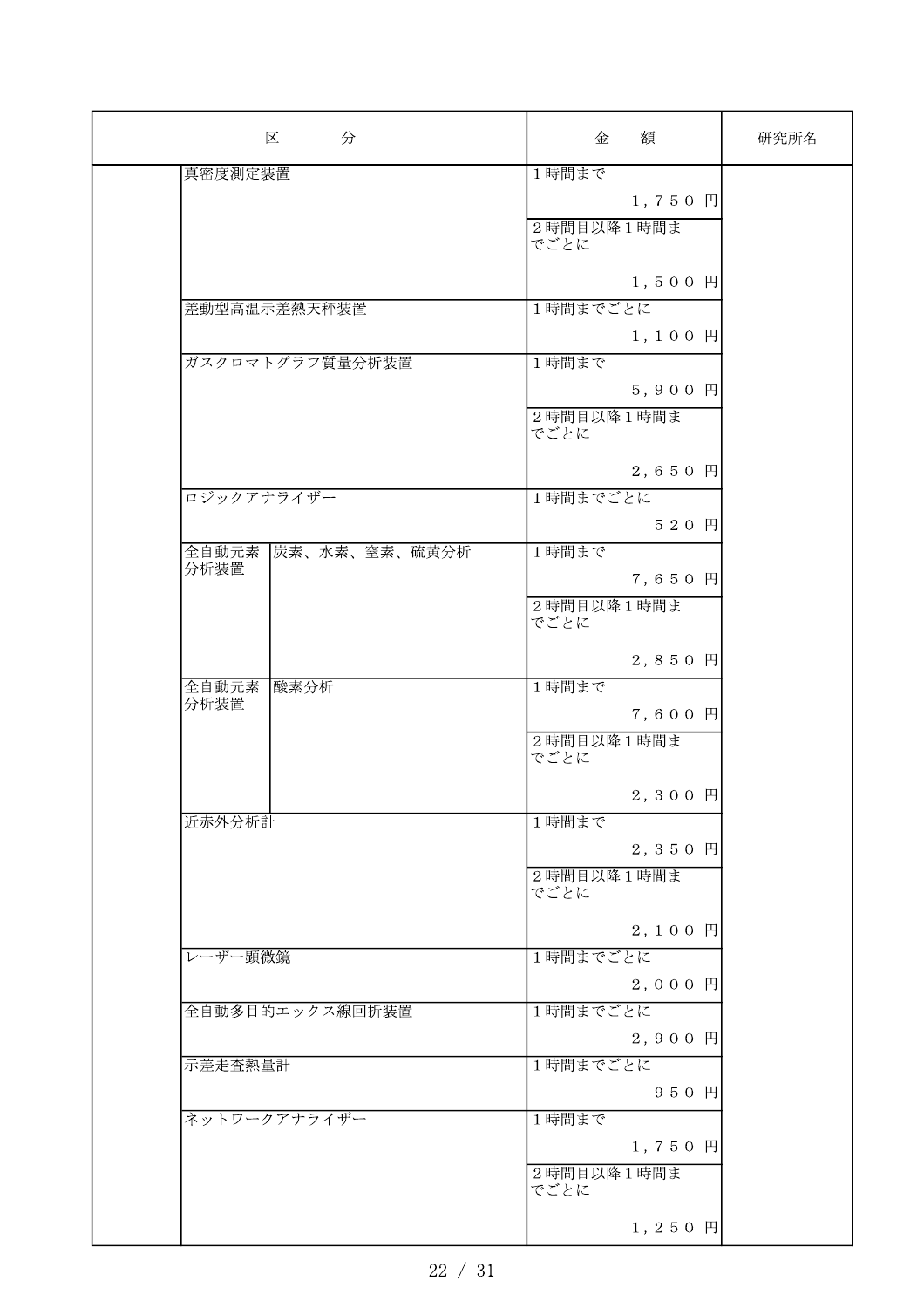| 区<br>分            | 額<br>金              | 研究所名    |
|-------------------|---------------------|---------|
| パワーアナライザー         | 1時間まで               |         |
|                   | $1, 400$ $\vert$    |         |
|                   | 2時間目以降1時間ま<br>でごとに  |         |
|                   | 890 円               |         |
| 3Dスキャナー           | 1時間まで               |         |
|                   | 4,500 円             |         |
|                   | 2時間目以降1時間ま<br>でごとに  |         |
|                   | 1,300 円             |         |
| ハンドヘルドスペクトラムアナライザ | 1時間まで               |         |
|                   | $1,000$ $\Box$      |         |
|                   | 2時間目以降1時間ま<br>でごとに  |         |
|                   | 470 円               |         |
| マイクロチップ型電気泳動装置    | 1時間まで               | 弘前工業研究所 |
|                   | 7,700 円             |         |
|                   | 2時間目以降1時間ま<br>でごとに  |         |
|                   | 7,400 円             |         |
| 加圧減圧試験機           | 1時間まで               |         |
|                   | 4,100 円             |         |
|                   | 2時間目以降1時間ま<br>でごとに  |         |
|                   | 900 円               |         |
| SD式迅速アルコール測定システム  | 1時間まで               |         |
|                   | 3,500 $\mathbb{H}$  |         |
|                   | 2時間目以降1時間ま<br>でごとに  |         |
|                   | 300 円               |         |
| 精密ろ過試験機           | 1時間まで               |         |
|                   | 3,650 円             |         |
|                   | 2時間目以降1時間ま<br>でごとに  |         |
|                   | 490 円               |         |
| 濁度計               | 1時間まで               |         |
|                   | 380 円<br>2時間目以降1時間ま |         |
|                   | でごとに                |         |
|                   | 120 円               |         |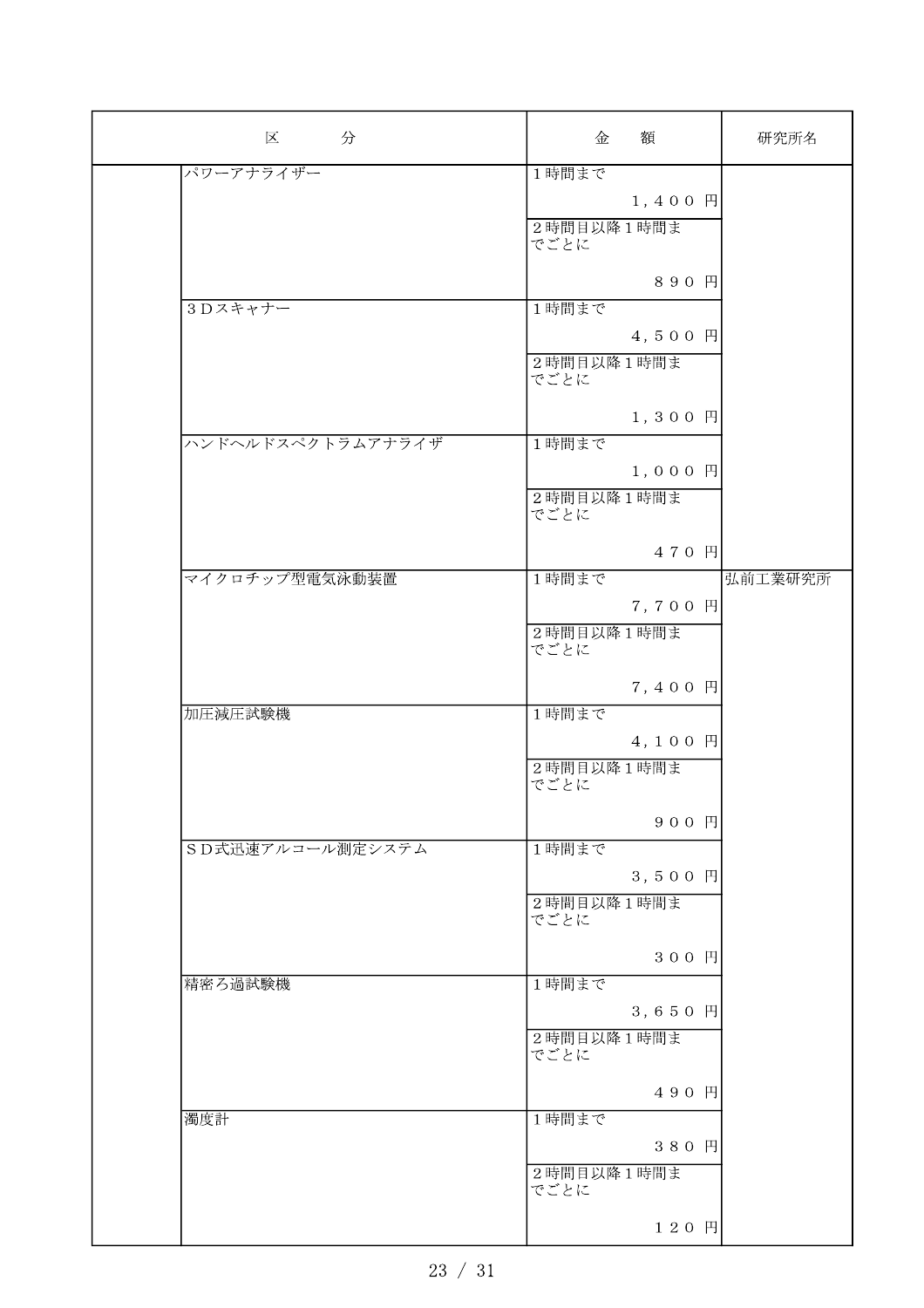| 分<br>区            | 額<br>金             | 研究所名 |
|-------------------|--------------------|------|
| 分光式色差計            | 1時間まで              |      |
|                   | 820 円              |      |
|                   | 2時間目以降1時間ま         |      |
|                   | でごとに               |      |
|                   | 550円               |      |
| 粘度計               | 1時間まで              |      |
|                   | 370 円              |      |
|                   | 2時間目以降1時間ま         |      |
|                   | でごとに               |      |
|                   |                    |      |
|                   | 100円               |      |
| クリープメータ           | 1時間まで              |      |
|                   | 1,250 円            |      |
|                   | 2時間目以降1時間ま<br>でごとに |      |
|                   |                    |      |
|                   | 470 円              |      |
| 安定性試験器 (長期·加速試験用) | 1回あたり              |      |
|                   | 3,150 円            |      |
|                   | 1日までごとに            |      |
|                   | 50 円               |      |
| 安定性試験器(短期·過酷試験用)  | 1回あたり              |      |
|                   | 3,350 円            |      |
|                   | 1日までごとに            |      |
|                   | 200円               |      |
| 写真スタジオ機材一式        | 1時間まで              |      |
|                   |                    |      |
|                   | 3,800円             |      |
|                   | 2時間目以降1時間ま<br>でごとに |      |
|                   |                    |      |
|                   | 630 円              |      |
| 3Dスキャナー           | 1時間まで              |      |
|                   | 4,000円             |      |
|                   | 2時間目以降1時間ま         |      |
|                   | でごとに               |      |
|                   | 810円               |      |
| 水分活性測定装置          | 1時間まで              |      |
|                   | 1,850 円            |      |
|                   | 2時間目以降1時間ま         |      |
|                   | でごとに               |      |
|                   | 280 円              |      |
|                   |                    |      |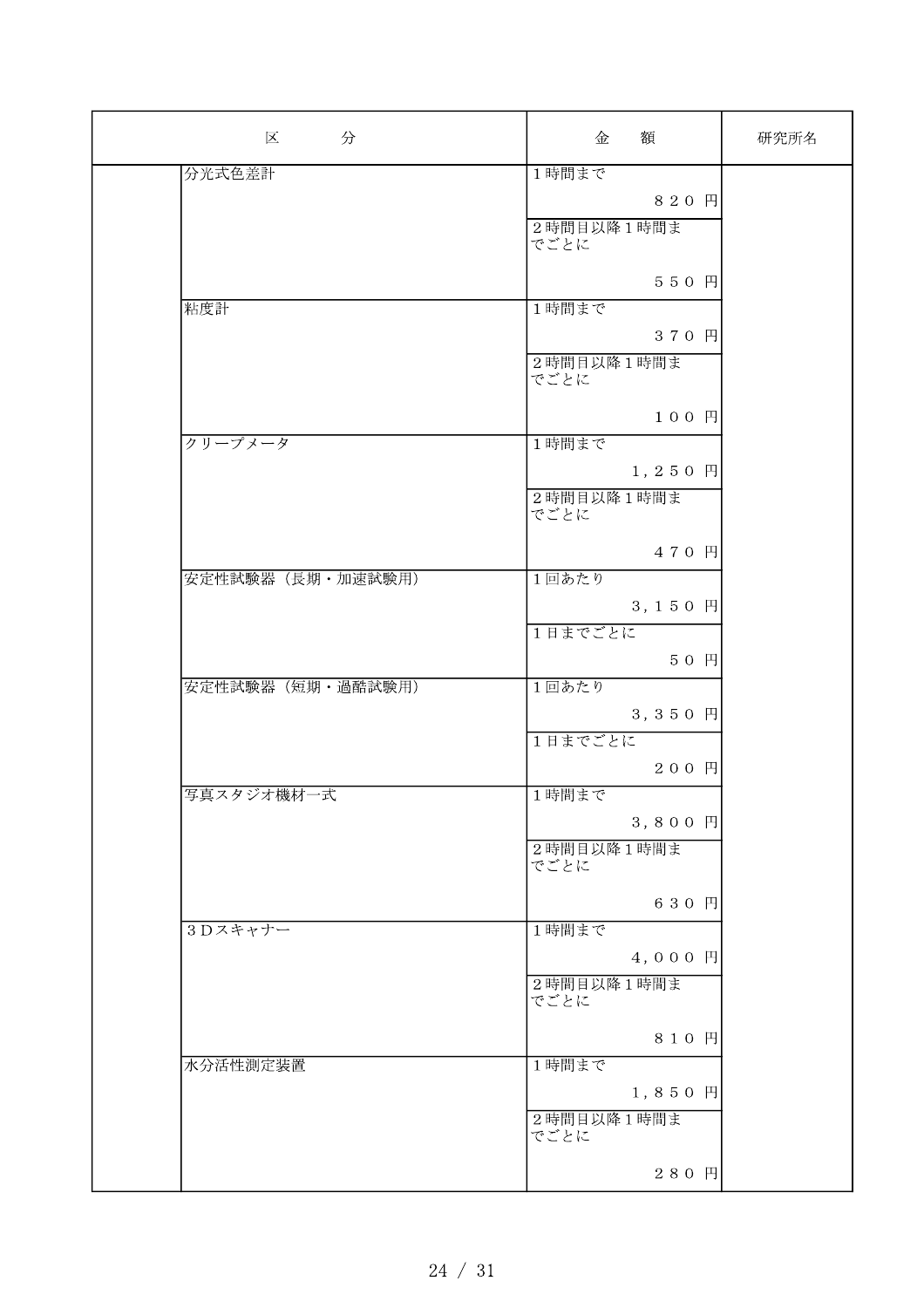| 区<br>分                  | 額<br>金             | 研究所名    |
|-------------------------|--------------------|---------|
| 小型恒温槽                   | 1時間まで              | 八戸工業研究所 |
|                         | $1, 700$ 円         |         |
|                         | 2時間目以降1時間ま<br>でごとに |         |
|                         | 120円               |         |
| エックス線回折装置               | 1時間まで              |         |
|                         | $5, 500$ 円         |         |
|                         | 2時間目以降1時間ま<br>でごとに |         |
|                         | 3,900 円            |         |
| 材料試験機(最大荷重500kNのもの)     | 1時間まで              |         |
|                         | 5,750 円            |         |
|                         | 2時間目以降1時間ま<br>でごとに |         |
|                         | 4,150 円            |         |
| 材料試験機 (最大荷重1, 000kNのもの) | 1時間まで              |         |
|                         | 7,150 円            |         |
|                         | 2時間目以降1時間ま<br>でごとに |         |
|                         | 5,550 円            |         |
| 投影機                     | 1時間まで              |         |
|                         | $1, 750$ $\Box$    |         |
|                         | 2時間目以降1時間ま<br>でごとに |         |
|                         | 160円               |         |
| マイクロスコープ                | 1時間まで              |         |
|                         | 3,050 $\mathbb{H}$ |         |
|                         | 2時間目以降1時間ま<br>でごとに |         |
|                         | 1,450 円            |         |
| 示差熱分析システム               | 1時間まで              |         |
|                         | 4,700 円            |         |
|                         | 2時間目以降1時間ま<br>でごとに |         |
|                         | 3,100 円            |         |
| 高精度三次元座標測定機             | 1時間まで              |         |
|                         | 4,000円             |         |
|                         | 2時間目以降1時間ま<br>でごとに |         |
|                         | $2, 400$ 円         |         |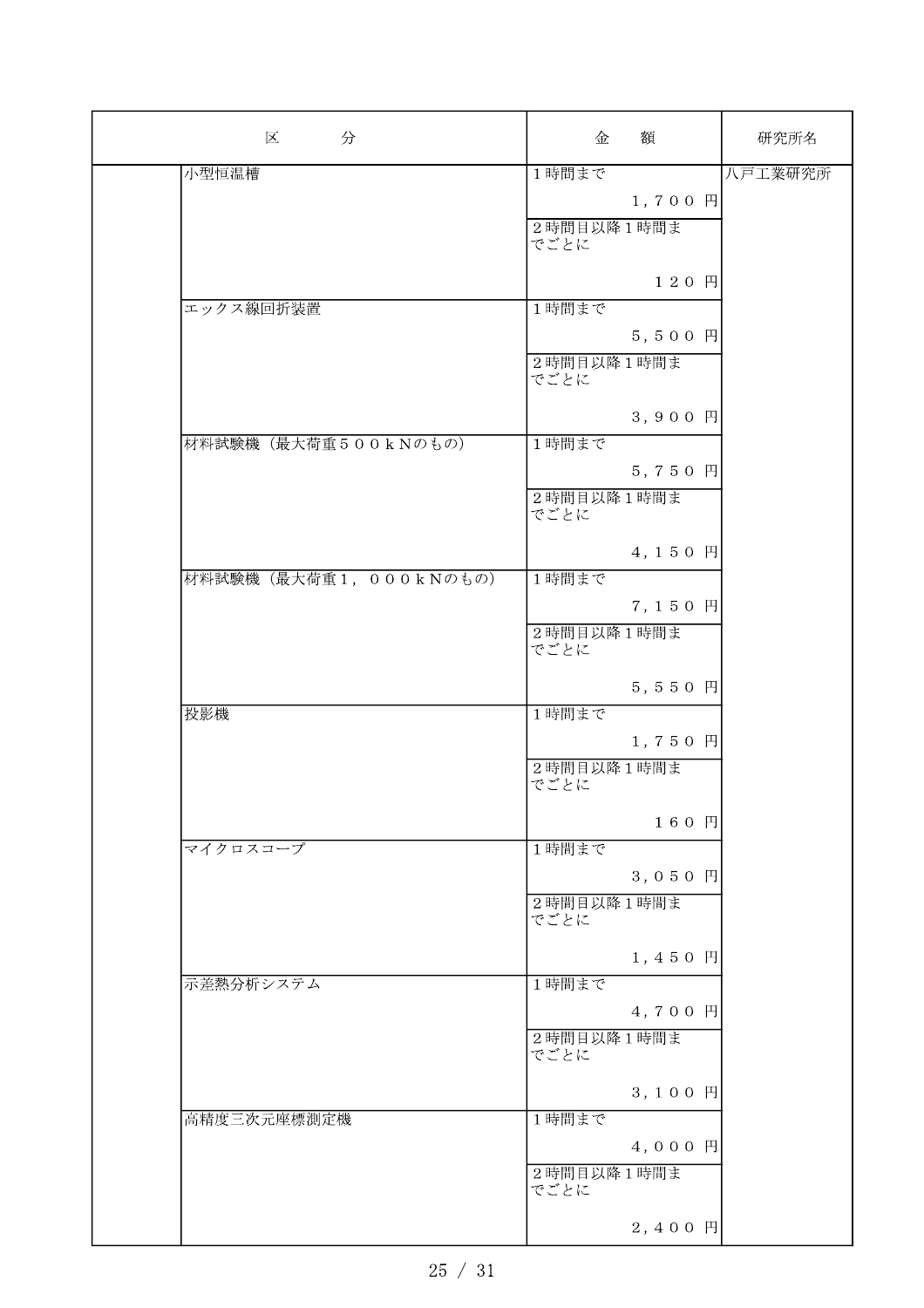| 区 分                  | 額<br>金             | 研究所名 |
|----------------------|--------------------|------|
| 非冷却型熱画像計測分析装置        | 1時間まで              |      |
|                      | 1,950 円            |      |
|                      | 2時間目以降1時間ま         |      |
|                      | でごとに               |      |
|                      |                    |      |
|                      | 360 円              |      |
| 輪郭形状測定機              | 1時間まで              |      |
|                      | 2,700 円            |      |
|                      | 2時間目以降1時間ま         |      |
|                      | でごとに               |      |
|                      | 1,100円             |      |
| 白色光共焦点顕微鏡            | 1時間までごとに           |      |
|                      | 2,950 円            |      |
|                      |                    |      |
| エックス線分析顕微鏡           | 1時間までごとに           |      |
|                      | 4,350 円            |      |
| 三次元画像解析システム          | 1時間まで              |      |
|                      | 2,500円             |      |
|                      | 2時間目以降1時間ま         |      |
|                      | でごとに               |      |
|                      | 940 円              |      |
| 精密万能試験機              | 1時間まで              |      |
|                      | 4,750 円            |      |
|                      |                    |      |
|                      | 2時間目以降1時間ま<br>でごとに |      |
|                      |                    |      |
|                      | 3,150 円            |      |
| マイクロフォーカスエックス線CTシステム | 1時間まで              |      |
|                      | 7,700 円            |      |
|                      | 2時間目以降1時間ま         |      |
|                      | でごとに               |      |
|                      | 7,050 円            |      |
| 表面粗さ測定機              | 1時間まで              |      |
|                      | 4,050 円            |      |
|                      | 2時間目以降1時間ま         |      |
|                      | でごとに               |      |
|                      |                    |      |
|                      | 2,450 円            |      |
| 真円度測定機               | 1時間まで              |      |
|                      | 3,450 円            |      |
|                      | 2時間目以降1時間ま         |      |
|                      | でごとに               |      |
|                      | 1,850円             |      |
|                      |                    |      |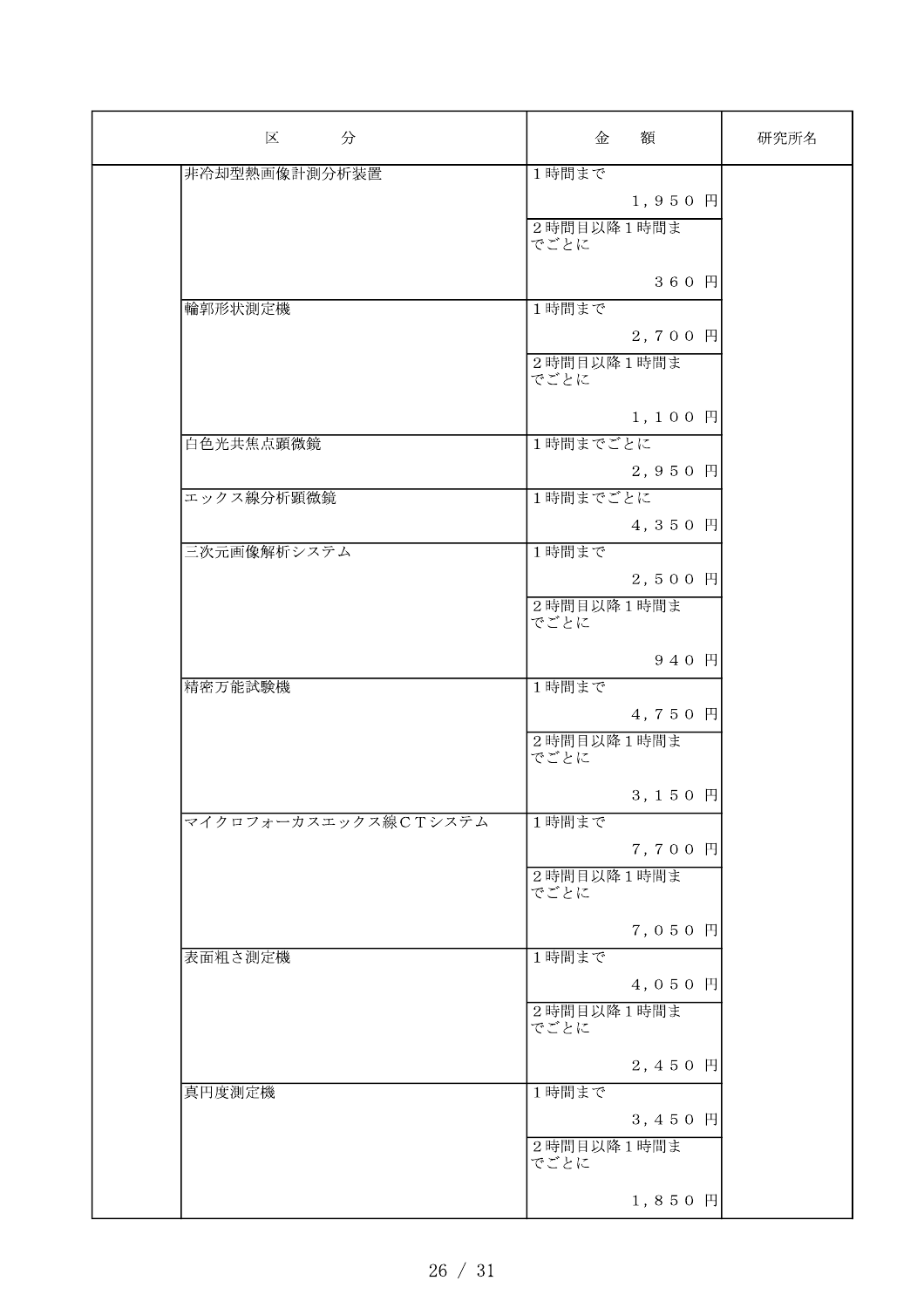| 区 分           | 額<br>金             | 研究所名     |
|---------------|--------------------|----------|
| アーム型三次元測定機    | 1時間まで              |          |
|               | 6,700 円            |          |
|               | 2時間目以降1時間ま         |          |
|               | でごとに               |          |
|               |                    |          |
|               | 3,500円             |          |
| 電波暗室試験設備一式    | 1時間まで              |          |
|               | 7,050 円            |          |
|               | 2時間目以降1時間ま         |          |
|               | でごとに               |          |
|               | 3,850 円            |          |
| シールドルーム試験設備一式 | 1時間まで              |          |
|               |                    |          |
|               | 4,700 円            |          |
|               | 2時間目以降1時間ま<br>でごとに |          |
|               |                    |          |
|               | 1,500円             |          |
| 複合腐食試験機       | 1時間まで              |          |
|               | 3,550 円            |          |
|               | 2時間目以降1時間ま         |          |
|               | でごとに               |          |
|               |                    |          |
|               | 350円               |          |
| 塩分計           | 1時間まで              | 農産物加工研究所 |
|               | 1,600 円            |          |
|               | 2時間目以降1時間ま         |          |
|               | でごとに               |          |
|               | 620 円              |          |
| ハロゲン水分計       | 1時間まで              |          |
|               | $1, 700$ $\vert$   |          |
|               | 2時間目以降1時間ま         |          |
|               | でごとに               |          |
|               |                    |          |
|               | 670 円              |          |
| ストマッカー        | 1時間まで              |          |
|               | 320 円              |          |
|               | 2時間目以降1時間ま         |          |
|               | でごとに               |          |
|               | 160 円              |          |
| 水分活性測定装置      | 1時間まで              |          |
|               | 1,250 円            |          |
|               | 2時間目以降1時間ま         |          |
|               | でごとに               |          |
|               |                    |          |
|               | 740 円              |          |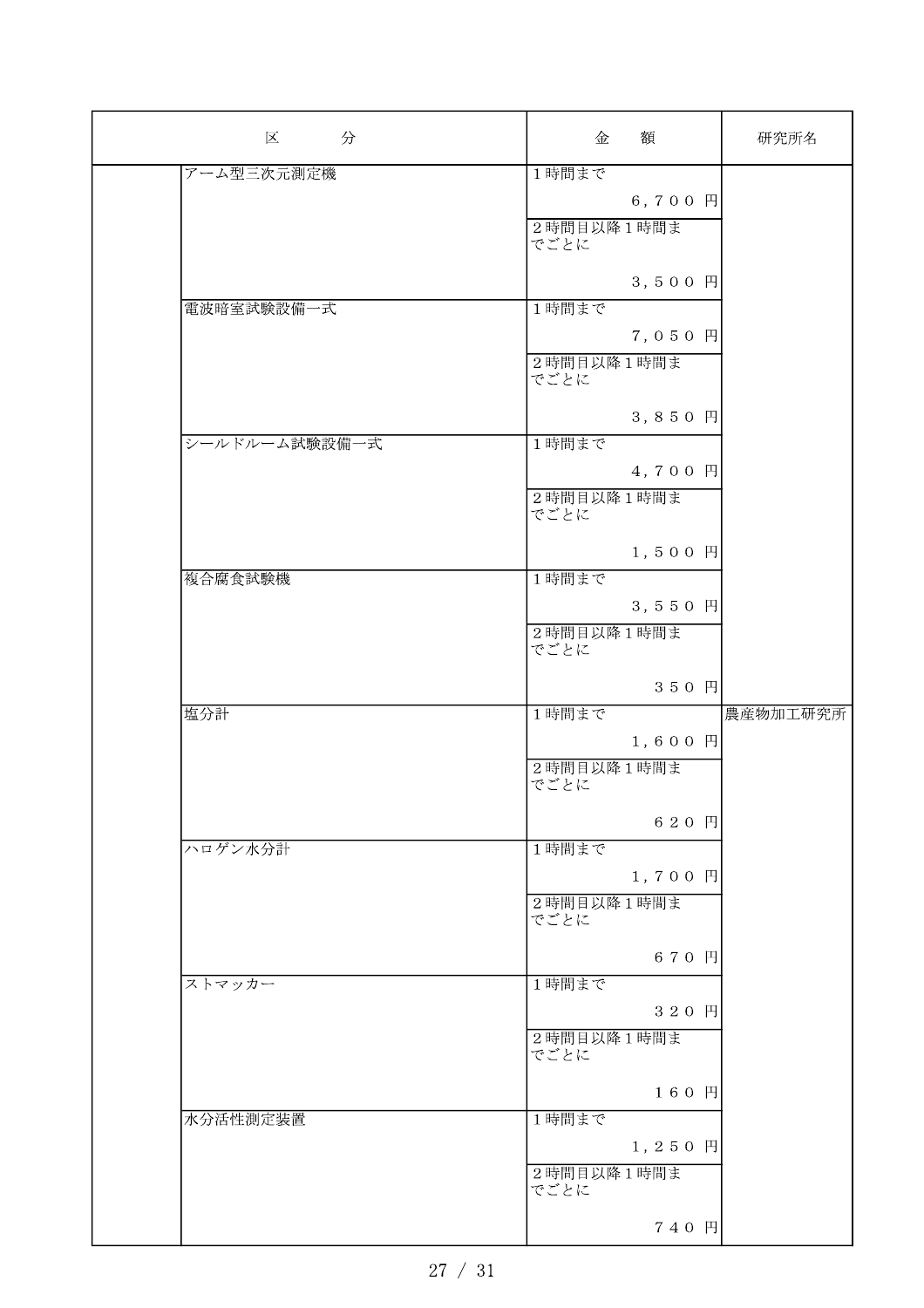|                              | 区<br>分  | 額<br>金             | 研究所名               |
|------------------------------|---------|--------------------|--------------------|
| 食品・バイ<br>オテクノロ<br>ジー関連機<br>械 | 実体顕微鏡   | 1時間までごとに<br>130 円  | 野菜研究所              |
|                              | 高速遠心分離器 | 1時間までごとに<br>680 円  |                    |
|                              | オートクレーブ | 1時間までごとに<br>120 円  |                    |
|                              | クリーンベンチ | 1時間まで<br>210 円     | 野菜研究所、<br>農産物加工研究所 |
|                              |         | 2時間目以降1時間ま<br>でごとに |                    |
|                              |         | 160<br>円           |                    |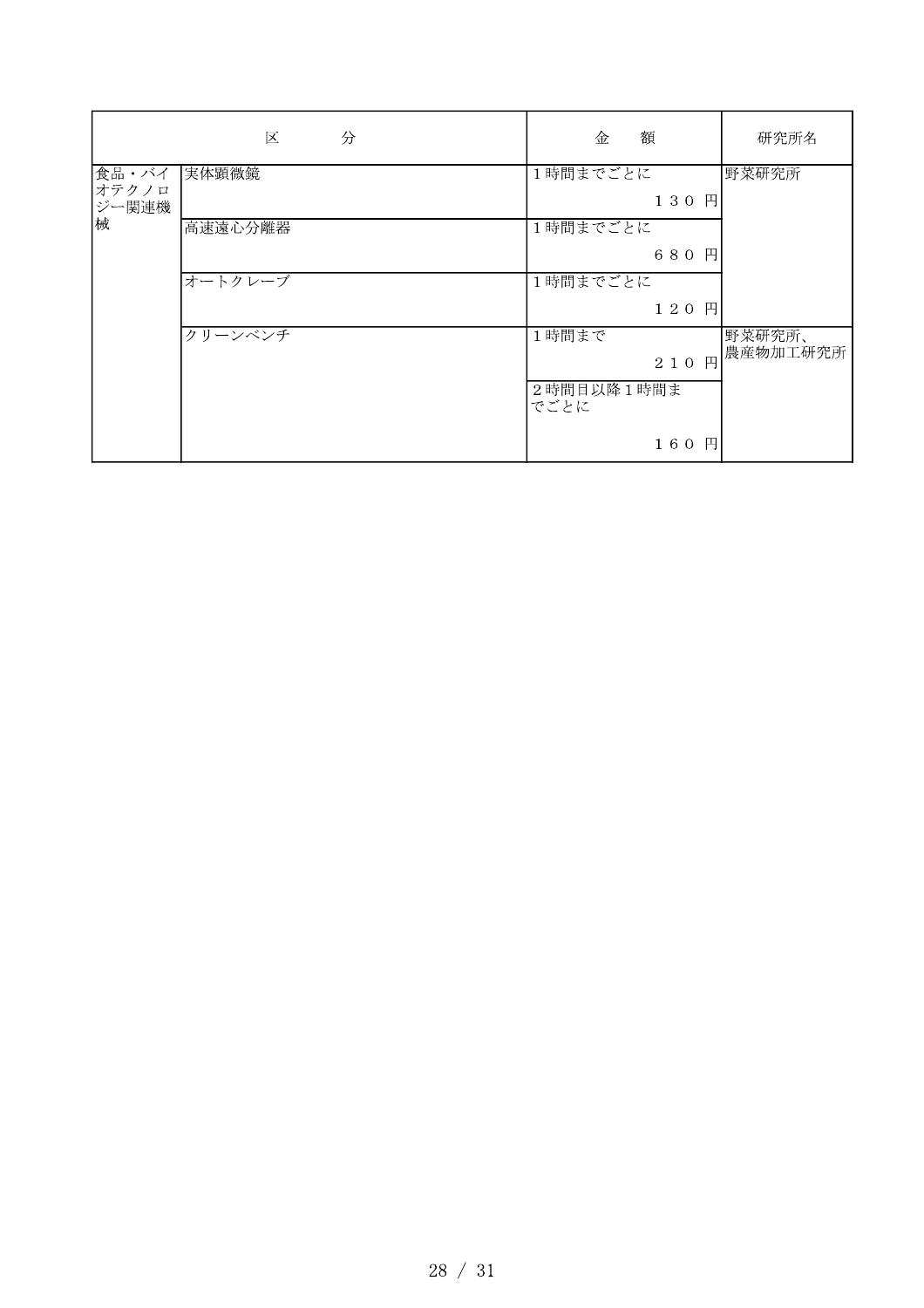第1号様式 (第2条関係)

 $(201)$ 

年 月 日

○○総合研究所 (研究所) 長 殿

住所(法人にあっては、主たる事務所の所在地) 氏名(法人にあっては、名称及び代表者の氏名)

依頼試験等申込書

下記の試験(分析等、デザイン、木材加工)について、依頼します。

記

- 1 依頼の目的
- 2 試験(分析等、デザイン)の内容及び数量
- 3 その他
- 備考 用紙の大きさは、日本産業規格A4縦長とする。

 $29 / 31$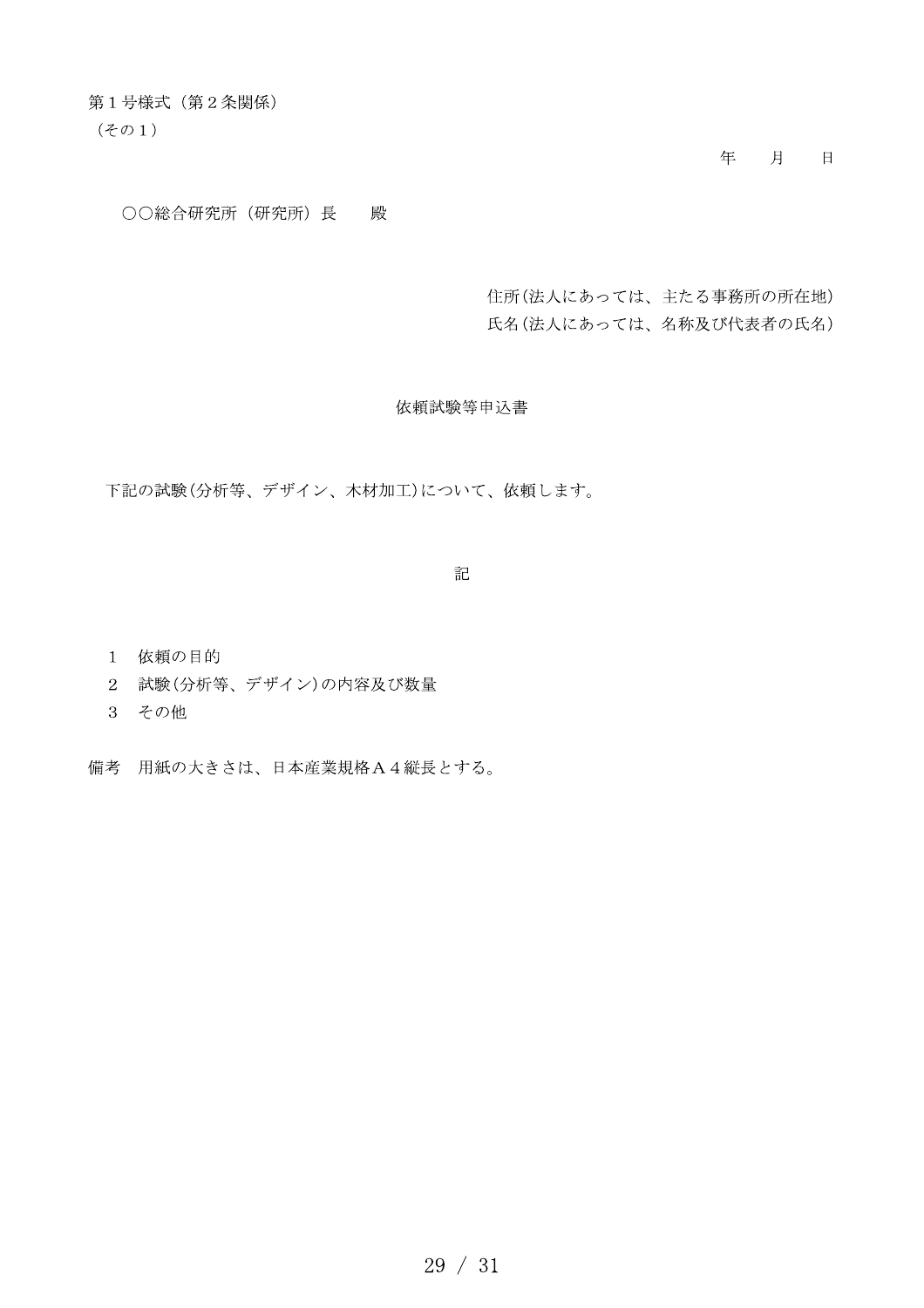年 月 日

畜産研究所長 殿

住所(法人にあっては、主たる事務所の所在地) 氏名(法人にあっては、名称及び代表者の氏名)

依頼試験等申込書

下記の分析等について、依頼します。

記

- 1 依頼の目的
- 2 供試品名及び数量
- 3 分析を必要とする成分又は検定若しくは測定を必要とする項目
- 4 参考事項
	- (1) 生産地及び採取者名又は製造業者名
	- (2) 採取又は製造の年月日
	- (3) 栽培又は製造工程の概要
	- (4) その他

備考 用紙の大きさは、日本産業規格A4縦長とする。

 $30 / 31$